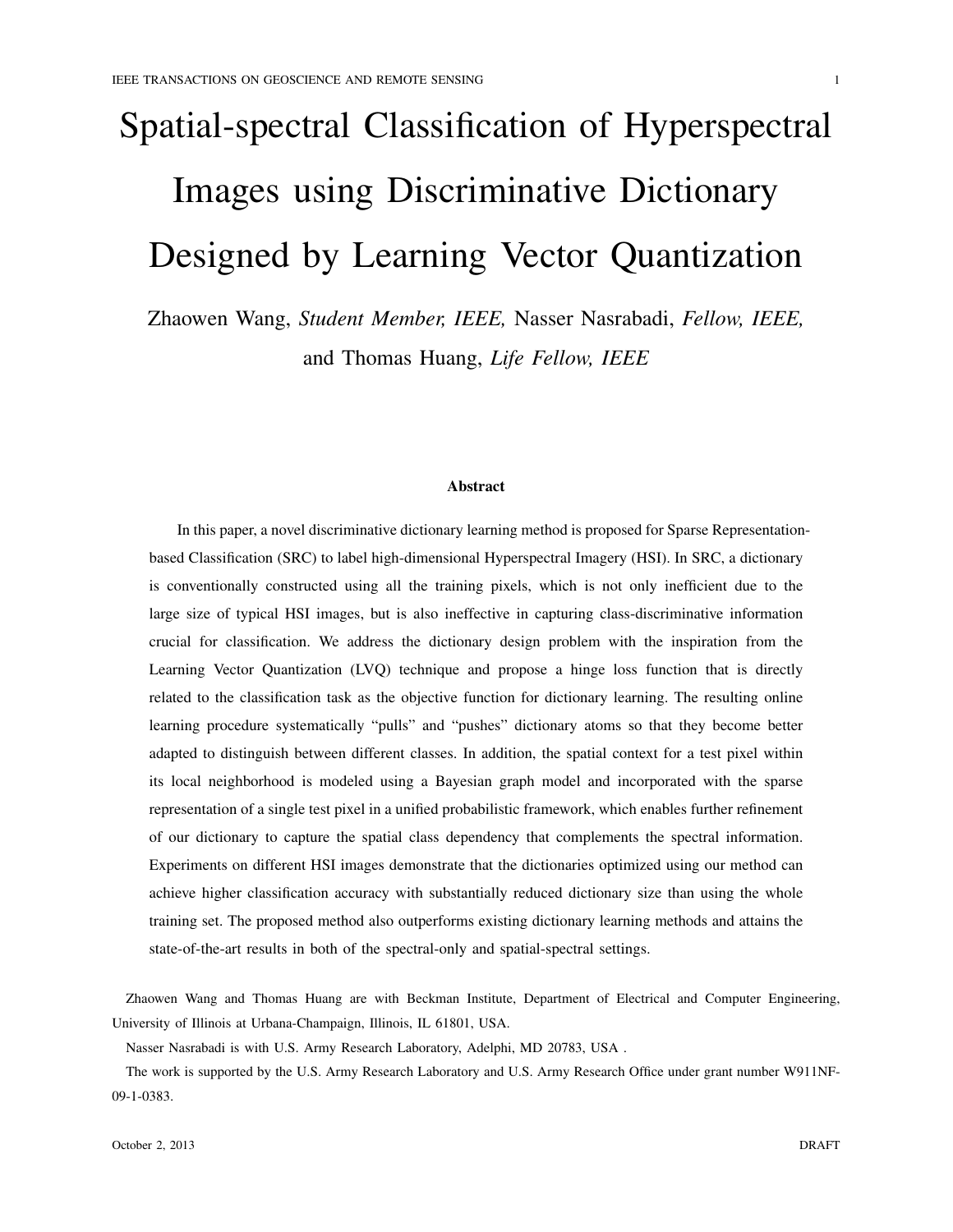Classification, hyperspectral imagery, sparse representation, dictionary learning, learning vector quantization, spatial dependency.

Index Terms

### I. INTRODUCTION

Hyperspectral Imagery (HSI) is an important tool in remote sensing, which can measure the distinct radiance patterns of different ground materials; and it is widely applied in agriculture, military, mineralogy, *etc.* [1], [2]. Each pixel in a hyperspectral image is a vector with hundreds or thousands of entries corresponding to spectral bands spanning a wide range of frequencies. Due to the high dimensionality of the pixels, it is very difficult to estimate the distribution of hyperspectral data especially with limited training samples, which poses a big challenge to classification task.

To deal with the curse of dimensionality problem, dimension reduction techniques have been exploited, including feature extraction and feature selection approaches [3]. Unfortunately, some discriminative information will get lost if too many dimensions are discarded. In the past decade, kernel methods such as Support Vector Machine (SVM) have been widely used for classifying high dimensional data, and have achieved great success in HSI applications [4], [5]. However, the kernel trick employed in SVM is not scalable to large data set and requires proper tuning of regularization parameters.

More recently, Sparse Representation-based Classification (SRC) [6] has been applied to HSI classification, which enjoys a straightforward generative interpretation and also achieves competitive results [7], [8]. Sparse representation expresses a signal as the linear combination of very few atoms from an over-complete dictionary, and the resulting sparse code can reveal its class information if signals from different classes lie in different subspaces. The effectiveness of SRC has already been demonstrated in face recognition [6], expression recognition [9], and speaker verification [10]. Good performance on HSI classification is also expected because the high correlation among different bands of hyperspectral images intrinsically induces a low dimensional manifold in which samples can be sparsely represented.

A good dictionary characterizing the subspace structure of each class is the key factor for SRC to attain high classification accuracy. Conventionally, an SRC dictionary is constructed by directly including all the training samples [6], [7], which is not efficient for HSI data when a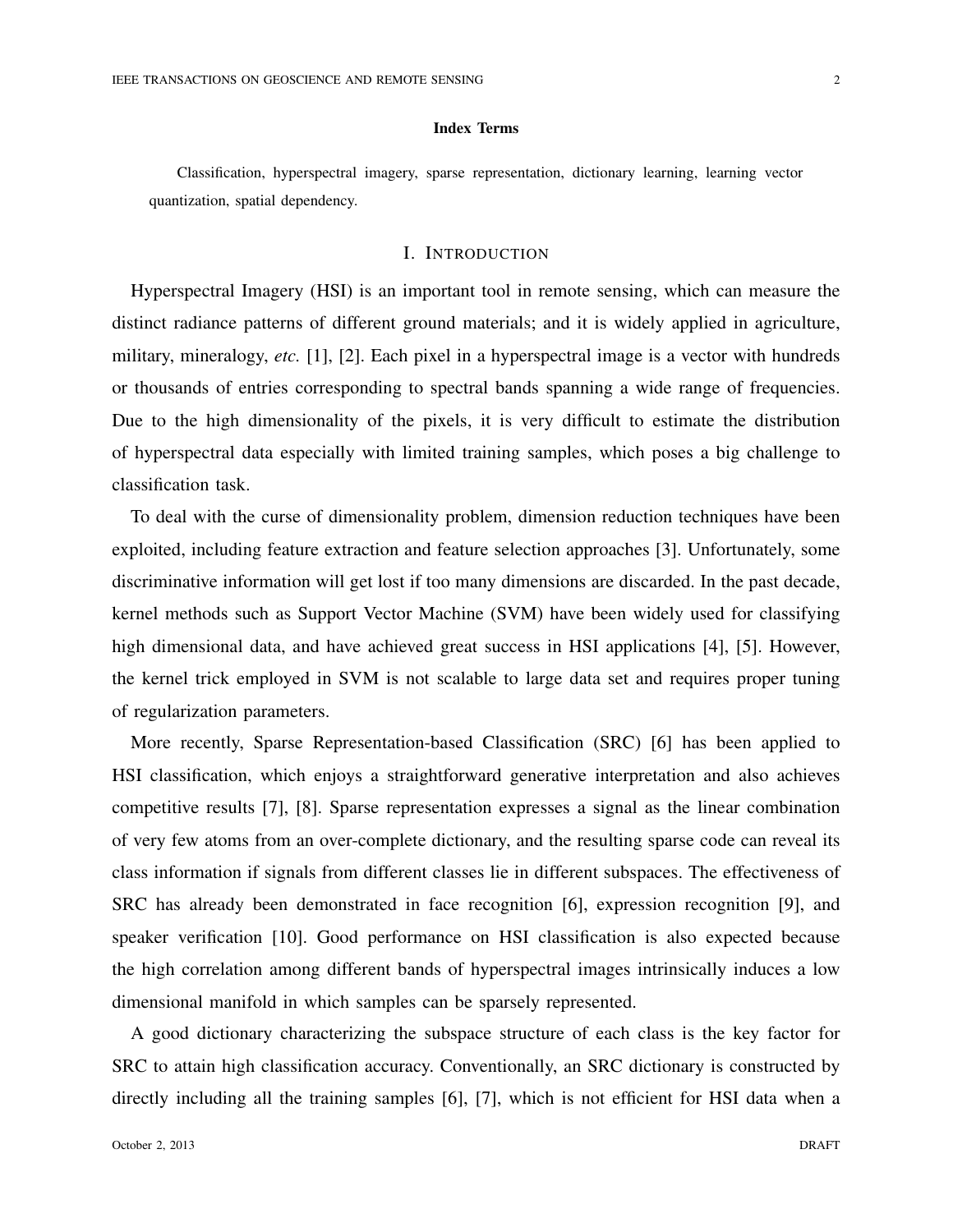huge number of data samples are available. Random sampling or clustering methods such as Kmeans can give a compact dictionary. However, generative as well as discriminative capabilities are lost in such sub-optimal dictionaries. Lately, there has been active research in the computer vision and machine learning communities studying the design of compact dictionaries driven by large-scale training data. Generative approaches, such as Method of Optimal Direction (MOD) [11], K-SVD [12], [13], projected gradient [8], and convex relaxed  $l_1$  formulations [14], [15], have focused on minimizing signal reconstruction errors. For better performance on classification, discrimination costs have been incorporated in the dictionary design in a supervised manner; *e.g.*, concatenating labels with signals in [16], combining with linear discriminant analysis in [17], and regularizing sparse codes pattern in [18]. Classification models other than SRC, such as linear classifier [19]–[21] and logistic regression [22]–[24], have also been used with sparse codes as inputs. However, it is unclear how the discrimination metrics used in existing methods are geared to the mechanism of SRC; moreover, the employment of an extra classification model (often requiring one-versus-rest paradigm in multi-class cases) will multiply the number of parameters and increase the risk of over-fitting.

In this paper, a new dictionary learning algorithm is proposed particularly for classification of hyperspectral data using a generic SRC classifier. We optimize the dictionary by minimizing the hinge loss of residual difference between competing classes, which is inspired by the idea behind the Learning Vector Quantization (LVQ) [25]. The LVQ technique was first applied to dictionary learning by Chen et al. [26] for HSI classification in an ad-hoc way; while here we adapt the philosophy of LVQ to SRC in a more principled manner and hence name the algorithm Learning Sparse Representation-based Classification (LSRC). The resultant dictionary updating rules mimic the "pulling" and "pushing" actions of LVQ, generating more discriminative atomic features that are useful for separating similar classes.

Besides spectral information, modeling the spatial dependency between the labels of neighboring pixels is also important for HSI classification. Spatial information has been previously used in morphological pre-processing [27], [28] or post-processing steps [29] independent of classification; and it has also been exploited with SVM classifiers simultaneously by composite kernels [30], [31] or a Markov Random Field (MRF) [32]. In methods based on sparse representation, joint sparsity model [7] and block-wise joint sparsity model [8] have been employed to enforce the spatial consistency of sparse codes. All the above-mentioned methods are effective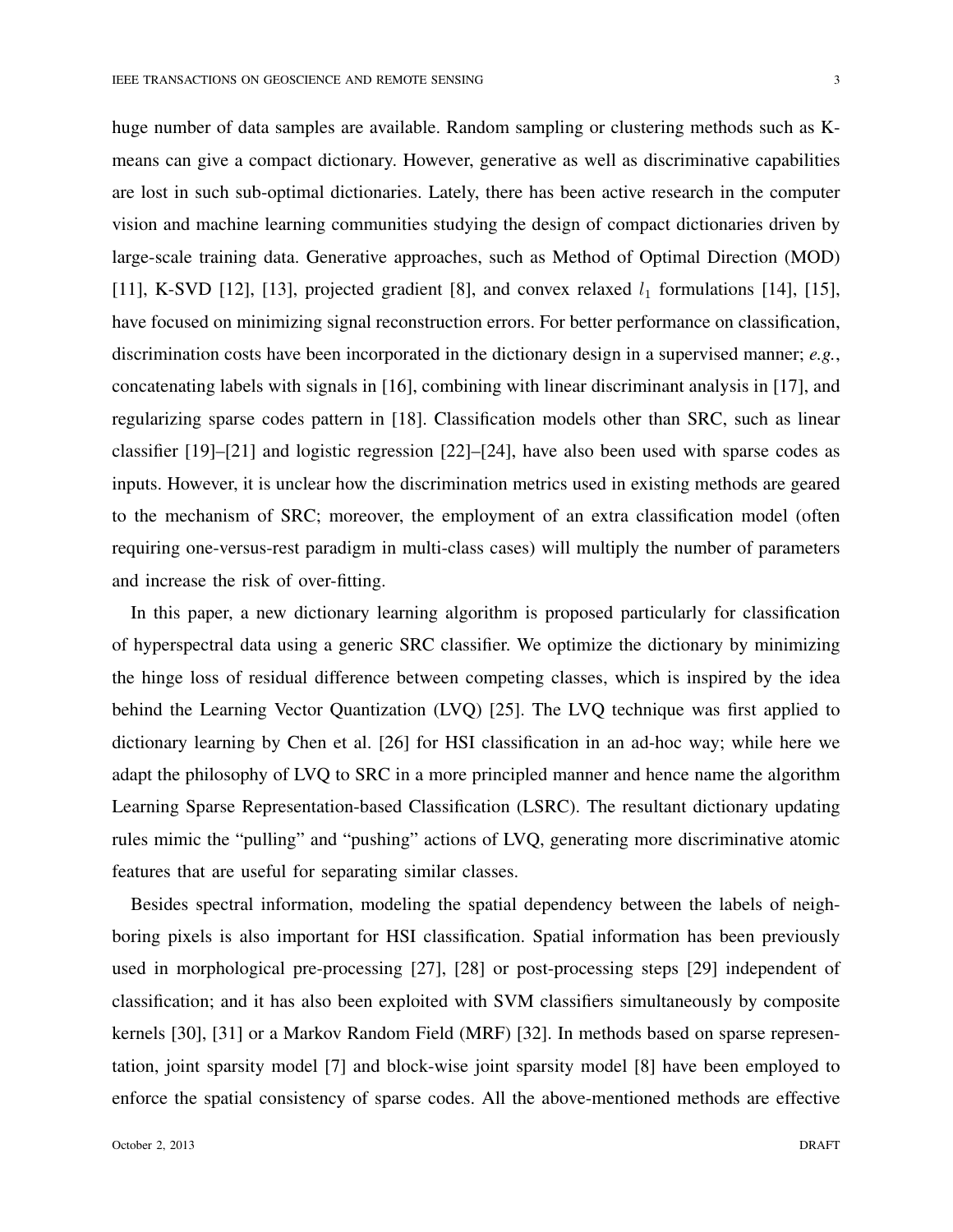in enhancing the spatial smoothness of the same class labels; however, they are unable to capture the co-occurrence of different classes within a neighborhood. To address this problem, we propose a patch-based Bayesian network with a kernel-smoothed spatial dependency that fully characterizes the joint distribution of neighboring pixels' labels and at the same time takes a compact parametric form. More importantly, the sparse representation model for a single pixel spectrum can be combined with the spatial Bayesian network in a unified probabilistic framework, which allows us to apply the same LSRC algorithm in optimizing our dictionary with spatial contextual information taken into account. It is observed that both the proposed spatial Bayesian network and the dictionary trained with spatial context can further improve the classification performance.

The remainder of this paper is organized as follows. We first introduce the background of sparse representation and the framework of LSRC dictionary design inspired by LVQ techniques in Section II. An online dictionary optimization algorithm is then presented in Section III. In Section IV, spatial information is further incorporated in our dictionary learning model, leading to superior classification results on several HSI images as demonstrated by the experiments in Section V. We draw concluding remarks in Section VI.

## II. DICTIONARY LEARNING FOR SPARSE REPRESENTATION-BASED CLASSIFICATION

## *A. Sparse Representation-based Classification (SRC)*

Sparse representation has been shown to be effective in describing high-dimensional hyperspectral data, which intrinsically lie on a low-dimensional manifold [7], [8]. Suppose we have a data set containing *N* labeled HSI pixels of *m* spectral channels coming from *C* classes:  $\{\mathbf x_i, y_i\}_{i=1...N}, \mathbf x_i \in \mathbb{R}^m, y_i \in \{1...C\}$ . For each class c, there exists a dictionary  $\mathbf D^c \in \mathbb{R}^{m \times n^c}$  of  $n<sup>c</sup>$  atoms, such that  $n<sup>c</sup>$  is much smaller than the number of samples in class *c* (might be larger than *m*) and any data sample in this class can be well approximated as the linear combination of a small number of active atoms selected from **D***<sup>c</sup>* :

$$
\mathbf{x}_i \approx \mathbf{D}^c \mathbf{\alpha}_i^c, \; |\mathbf{\alpha}_i^c|_0 \le K, \quad \forall \; y_i = c. \tag{1}
$$

where  $\alpha_i^c \in \mathbb{R}^{n^c}$  is the sparse code for pixel  $\mathbf{x}_i$  with respect to the dictionary  $\mathbf{D}^c$ ; and the  $\ell_0$ norm counts the number of non-zero elements in the sparse code, which is restricted not to exceed a predefined sparsity level *K*.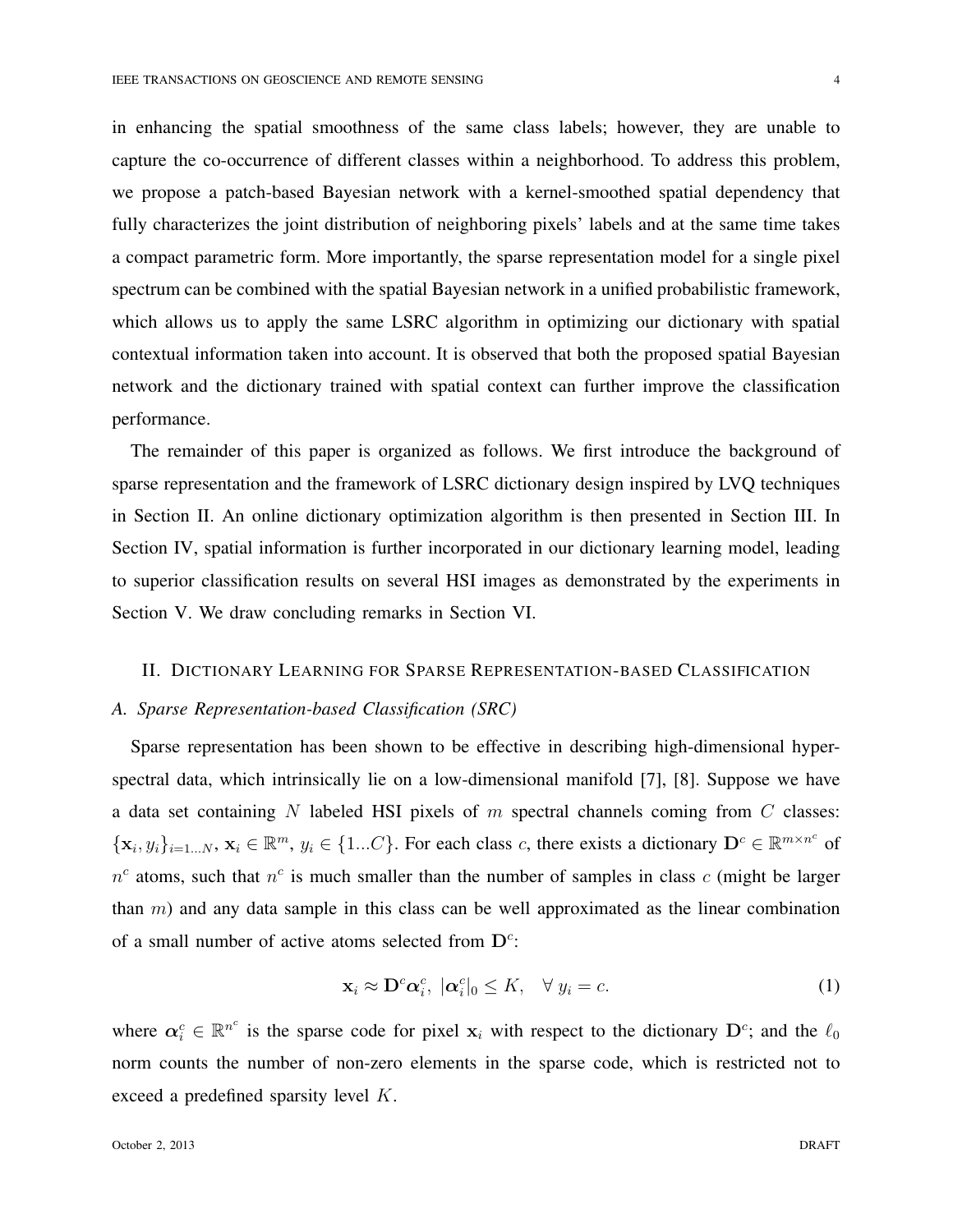The sparse model in (1) lays the foundation for the SRC classifier [6]. Given a test pixel  $x_i$  with unknown label, we can also sparsely represent it using a concatenated dictionary  $D =$  $[D^1, ..., D^C]$  with  $n = \sum_{c=1}^C n^c$  atoms. The corresponding concatenated sparse code  $\alpha_i \in \mathbb{R}^n$ can be expressed as  $\alpha_i = [\alpha_i^1; ...; \alpha_i^C]$ . According to compressive sensing theory [33], when  $\alpha_i$ is sparse enough and **D** satisfies conditions such as low mutual coherence, we can recover  $\alpha_i$ from  $x_i$  by efficiently solving the following  $\ell_1$  problem, which gives the same sparse solution as solving the combinatorial *ℓ*<sup>0</sup> problem:

$$
\alpha_i = \arg\min_{\mathbf{z}} \|\mathbf{D}\mathbf{z} - \mathbf{x}_i\|_2^2 + \lambda \|\mathbf{z}\|_1, \text{ with } \lambda > 0.
$$
 (2)

There exist many convex programming methods to solve (2); the feature sign algorithm in [14] is used in this paper. If pixel  $x_i$  has class label  $y_i$  and certain conditions hold on  $D$  (such as block-coherence [34] and sparse subspace clustering property [35]), it is expected that the nonzero coefficients of its sparse code  $\alpha_i$  will concentrate in its sub-code corresponding to class  $y_i$ , *i.e.*,  $\alpha_i^{y_i}$  as defined in (1). Therefore, SRC makes classification decision based on the residual of signal approximated by the sub-code of each class:  $r_i^c = ||e_i^c||_2^2$ , where  $e_i^c = x_i - D^c \alpha_i^c$  is the class-wise reconstruction error. The predicted class label is obtained as

$$
\hat{y}_i = \arg\min_c r_i^c. \tag{3}
$$

In this paper, our goal is to find an optimal dictionary **D***<sup>∗</sup>* that achieves the best classification on the training data set:

$$
\mathbf{D}^* = \arg\min_{\mathbf{D}\in\mathcal{D}} \frac{1}{N} \sum_i I(\hat{y}_i \neq y_i),\tag{4}
$$

where  $I(\cdot)$  is the indicator function that returns 1 if its operand is true and 0 otherwise, and  $D$  is the  $\mathbb{R}^{m \times n}$  matrix space with unit-length columns. Note that Eq. (4) minimizes the overall error rate. It can be easily extended to weighted average of errors for each class, if the numbers of training samples for each class are unbalanced or when we care more about the accuracy for some particular classes than the others.

## *B. Objective Function with Insights from LVQ*

Although directly related to our task of classification, Eq. (4) is not easy to solve. A recent work in [26] applied the LVQ technique to learn the dictionary for SRC, which motivated us to design a more appropriative objective function based on the insight from LVQ.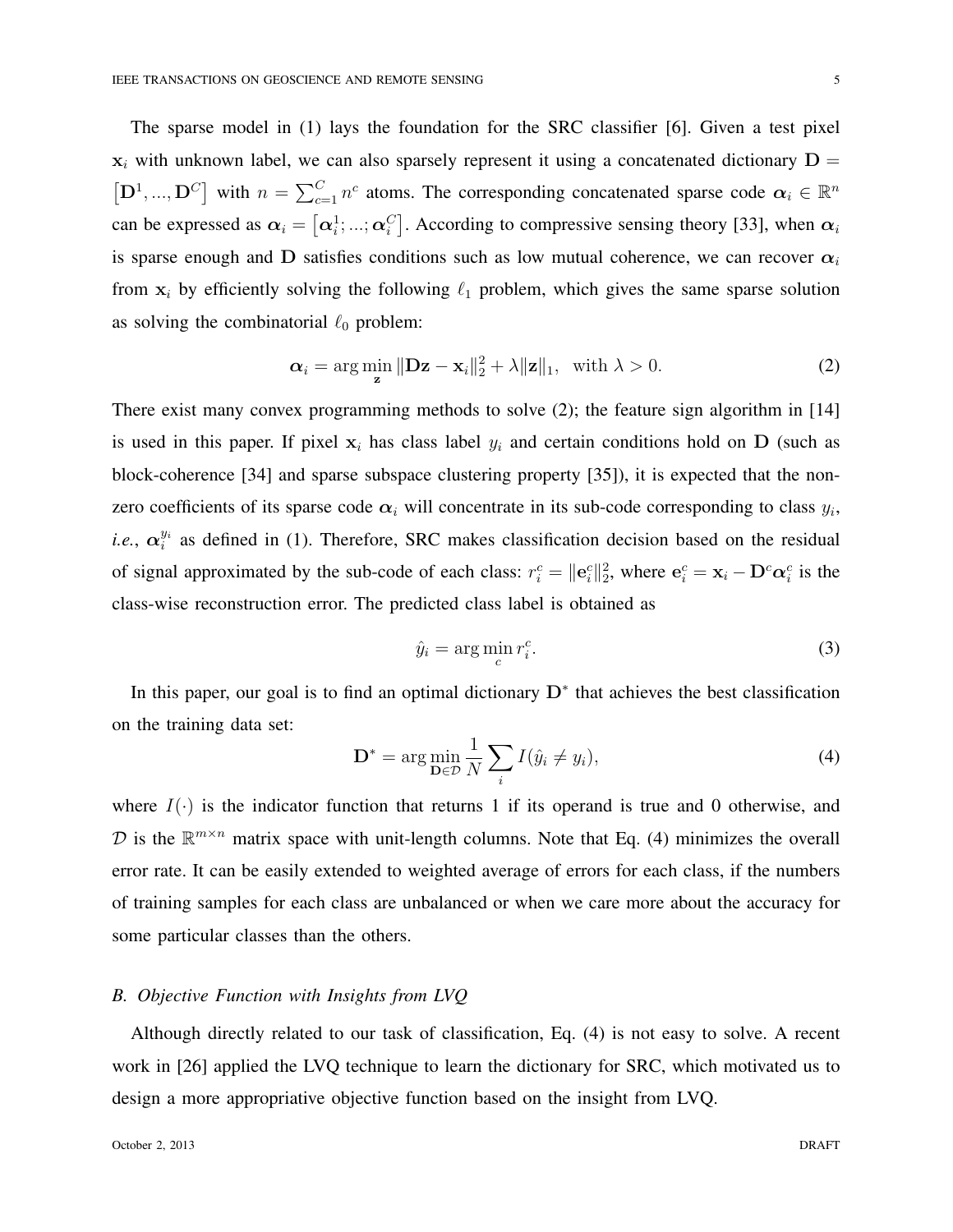LVQ [25] is a supervised learning algorithm that generates a codebook optimized for a prototype-based classifier. In testing, LVQ classifies a sample with the same label as the closest prototype in the codebook to it, which is essentially the same as the nearest neighbor classification. During its training process, LVQ (in its simplest version) iteratively goes through each training sample  $x_i$  and moves its nearest prototype  $m_{n(i)}$  towards or away from  $x_i$  based on whether  $\mathbf{m}_{n(i)}$  belongs to the same class as  $\mathbf{x}_i$ :

$$
\mathbf{m}_{n(i)} = \begin{cases} \mathbf{m}_{n(i)} + \rho(\mathbf{x}_i - \mathbf{m}_{n(i)}), & \text{if } \mathbf{m}_{n(i)} \text{ has label } y_i \\ \mathbf{m}_{n(i)} - \rho(\mathbf{x}_i - \mathbf{m}_{n(i)}), & \text{otherwise} \end{cases}
$$
(5)

where  $0 < \rho < 1$  is a monotonically decreasing step size.

LVQ shares a common spirit with SRC in several ways. Both of them represent data samples with a subset of elements in a codebook or dictionary, and classify the samples based on the energy distribution in the selected prototypes or atoms. This justifies the attempt in [26] to use updating rules similar to Eq. (5) in learning dictionary for SRC. However, the underlying principles of sparse coding and vector quantization are quite different, which makes the performance of the ad-hoc approach in [26] not guaranteed.

A deeper insight into LVQ has been developed in [36], which regards the learning procedure as a scholastic gradient descent algorithm with a loss function defined on any *misclassified* sample **x***i* :

$$
\mathcal{L}_{LVQ}(\mathbf{x}_i, y_i) \propto \|\mathbf{x}_i - \mathbf{m}_{n(i)}^+\|_2^2 - \|\mathbf{x}_i - \mathbf{m}_{n(i)}^-\|_2^2, \tag{6}
$$

where  $m_{n(i)}^+$  and  $m_{n(i)}^-$  are the nearest prototypes to  $x_i$  with label  $y_i$  and other than  $y_i$ , respectively. We adopt an objective function with a similar form as in  $(6)$  so that the merits of LVQ can be exploited in building an SRC dictionary, and hence we refer to this new dictionary design algorithm as the Learning SRC (LSRC). Specifically, a hinge loss function is enforced on each data point:

$$
\mathcal{L}_{LSRC}(\mathbf{x}_i, y_i; \mathbf{D}) = \max(0, r_i^{y_i} - r_i^{\hat{c}_i} + b), \tag{7}
$$

where  $\hat{c}_i$  is the most competitive class in reconstructing the signal excluding the true class  $y_i$ :

$$
\hat{c}_i = \arg\min_{c \in \{1, \dots, C\} \setminus y_i} r_i^c,\tag{8}
$$

and *b* is a non-negative parameter controlling the "margin" between the classes. The loss function in (7) is zero when the residual of true class is smaller than any other class by at least an amount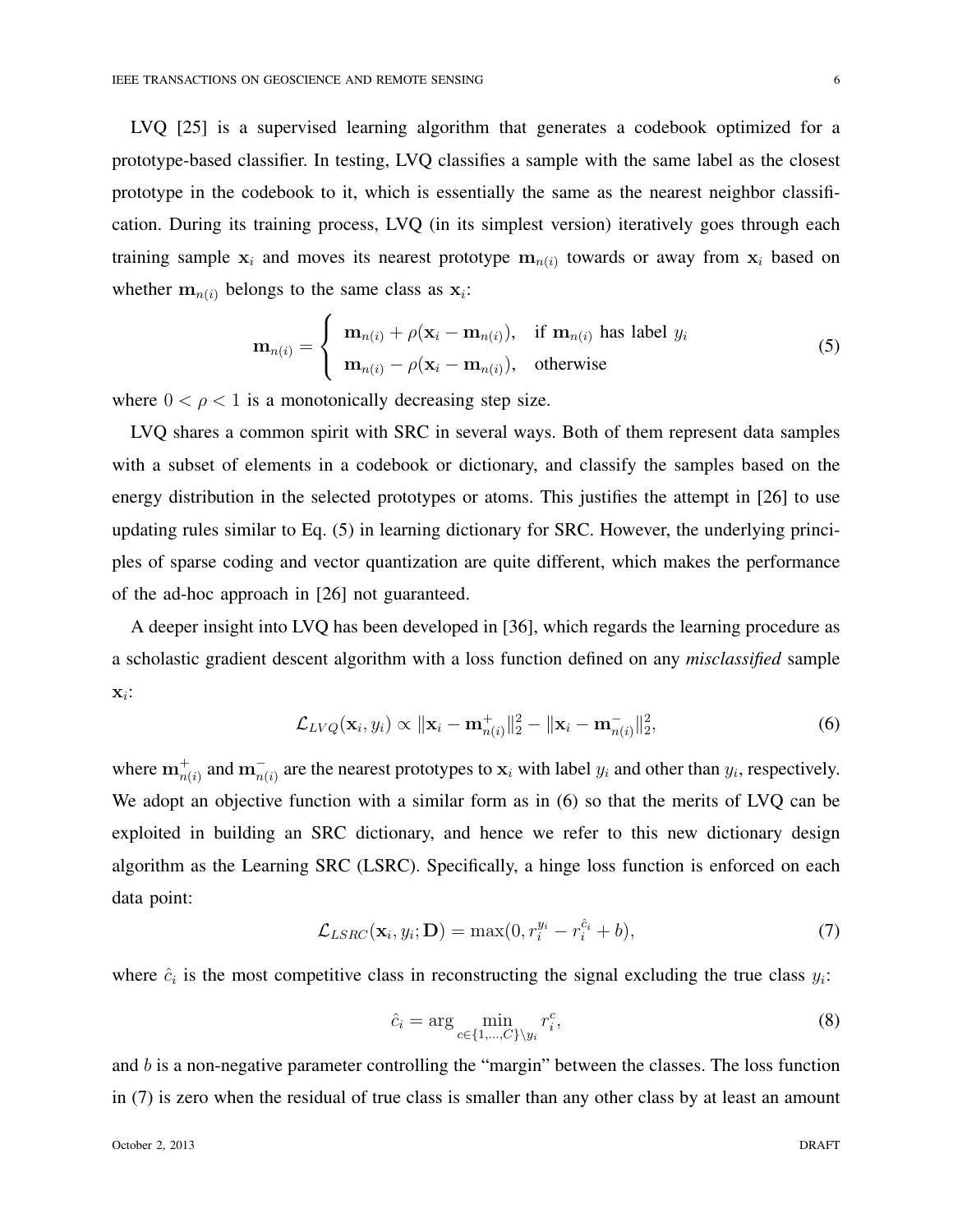of *b*. Otherwise, it gives a penalty proportional to the residual difference between the true class and the most competitive "imposter" class. Intuitively, this loss function is also related to the misclassification rate of SRC. Thus, we can formulate the problem of LSRC dictionary design as

$$
\mathbf{D}^* = \arg\min_{\mathbf{D}\in\mathcal{D}} \frac{1}{N} \sum_i \mathcal{L}_{LSRC}(\mathbf{x}_i, y_i; \mathbf{D}),
$$
\n(9)

which is optimized over the whole training set.

# III. DICTIONARY OPTIMIZATION FOR LSRC

#### *A. Online Dictionary Learning*

Following the approach used in LVQ, we propose a stochastic gradient descent method to obtain the optimal dictionary in Eq. (9). As opposed to batch mode gradient method, stochastic gradient descent has been favored in dictionary learning for its faster convergence and better scalability to a training set with large or growing size when the objective function is an expectation over all the training samples [15]. We first initialize the dictionary with a reasonable guess  $D^0$ (by performing K-means or unsupervised training on each class individually), and then update it iteratively by going through the whole data set multiple epochs until the convergence. In the *t*-th iteration, a single sample  $(\mathbf{x}_i, y_i)^1$  is drawn from the data set randomly and the dictionary is updated in the gradient direction of its cost term:

$$
\mathbf{D}^{t} = \mathbf{D}^{t-1} - \rho^{t} \nabla_{\mathbf{D}} \mathcal{L}_{LSRC}(\mathbf{x}, y; \mathbf{D}^{t-1}),
$$
\n(10)

where  $\rho^t$  is the step size at iteration *t*, which is updated as  $\rho^t = \frac{\rho^0}{\sqrt{(t-1)/N+1}}$  with initial step size  $\rho^0$ . With a sufficiently small step size  $\rho^0$ ,  $\mathbf{D}^t$  is guaranteed to converge to a local minimum of (9) as *t* goes to infinity [36]. The gradient of hinge loss is

$$
\nabla_{\mathbf{D}} \mathcal{L}_{LSRC}(\mathbf{x}, y; \mathbf{D}) = \begin{cases}\n\mathbf{0} & \text{if } r^y - r^{\hat{c}} + b < 0 \\
\text{undefined} & \text{if } r^y - r^{\hat{c}} + b = 0 \\
\nabla_{\mathbf{D}} r^y - \nabla_{\mathbf{D}} r^{\hat{c}} & \text{if } r^y - r^{\hat{c}} + b > 0\n\end{cases} \tag{11}
$$

We can ignore the case of undefined gradient, because it occurs with very low probability in practice (only when  $r^y - r^{\hat{c}} + b = 0$ ) and thus it will not affect the convergence of the stochastic

<sup>&</sup>lt;sup>1</sup>For simplicity, we drop all the data indices  $i$  hereafter.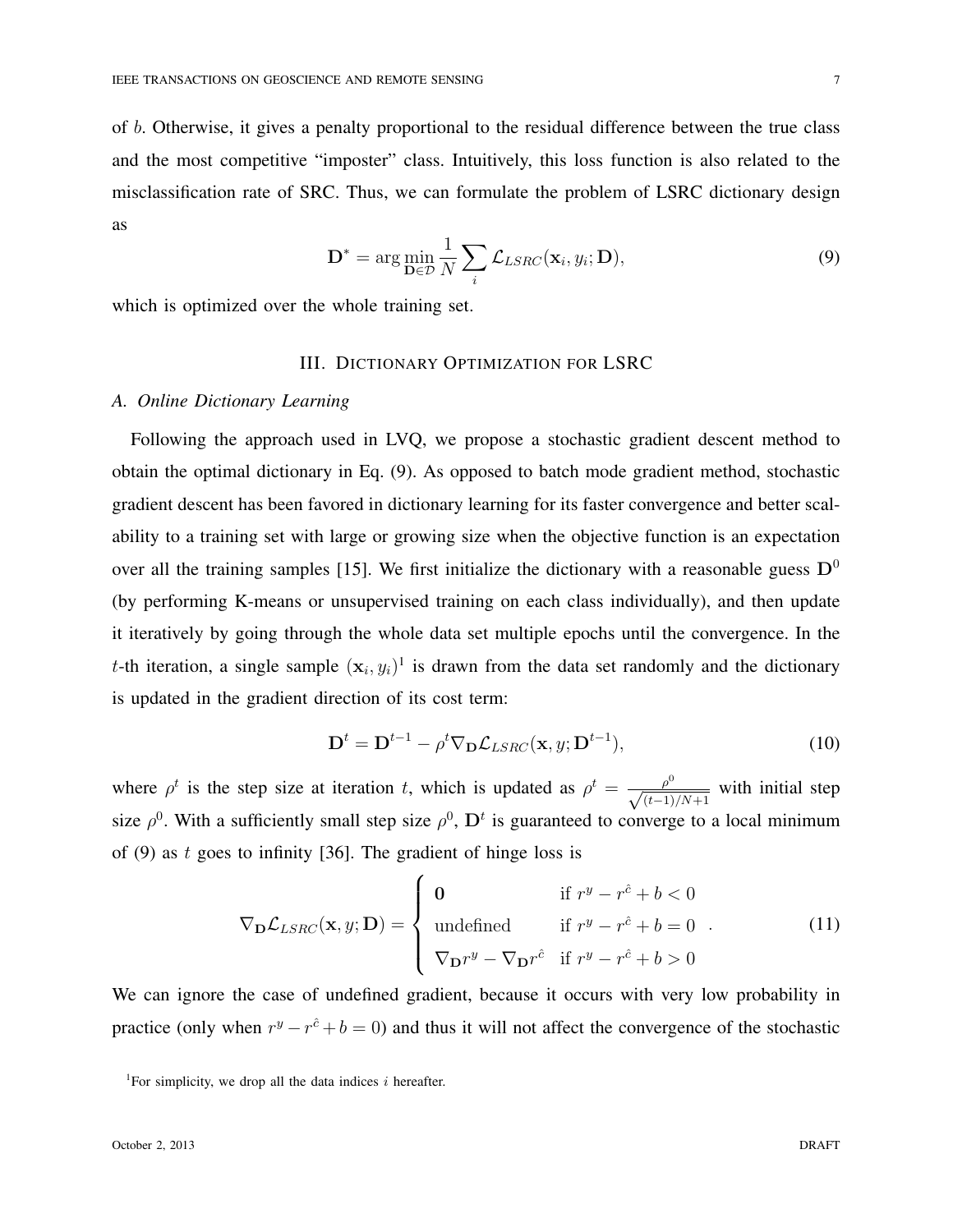gradient descent as long as a suitable step size is chosen [36]. The same argument could also be obtained if we consider **0** as a sub-gradient in the case when the gradient is undefined. Therefore, we only need update dictionary for those samples with  $r^y - r^{\hat{c}} + b > 0$ .

To evaluate the gradient  $\nabla_{\mathbf{D}} r^c$  for a particular class *c*, we calculate the derivative of  $r^c$  with respect to each element  $d_{ij}$  of **D** as

$$
\frac{\partial r^c}{\partial d_{ij}} = -2(\mathbf{e}^c)^T \frac{\partial \mathbf{D} \mathbf{P}_c \alpha}{\partial d_{ij}} \n= -2(\mathbf{e}^c)^T \left[ \mathbf{P}_c(j,j) \alpha_j \mathbf{u}_i + \mathbf{D} \mathbf{P}_c \frac{\partial \alpha}{\partial d_{ij}} \right],
$$
\n(12)

where  $P_c$  is a  $n \times n$  diagonal matrix with 1 at positions corresponding to class *c* and 0 otherwise, and  $\mathbf{u}_i$  is a  $m \times 1$  unit column vector with *i*-th element equal to 1.

#### *B. Finding Sparse Code Derivative*

The only thing that remains to be found now is the derivative of sparse code  $\alpha$  with respect to the dictionary elements. The sparse code  $\alpha$  can be regarded as an implicit function of  $D$ , and it is not differentiable everywhere due to the  $\ell_1$  term in (2). The problem of evaluating sparse derivative has been investigated independently in [24], [37] together with the analysis of differentiability, which we use here directly.

Define the active set of sparse code as  $\Lambda = \{j | \alpha_j \neq 0\}$ . It has been shown in [24] that  $\alpha$  is differentiable with respect to any dictionary atom  $\mathbf{d}_j$  with index  $j \in \Lambda$ . For the other atoms, the gradient is zero with probability 1 and thus can be ignored for the same reason mentioned in the previous subsection. The sparse code derivative with respect to active dictionary atoms can be expressed as

$$
\frac{\partial \alpha}{\partial d_{ij}} = \frac{\partial \alpha}{\partial \alpha_{\Lambda}} \frac{\partial \alpha_{\Lambda}}{\partial d_{ij}}, \text{ if } j \in \Lambda
$$
\n(13)

and it is given in [37] that

$$
\frac{\partial \alpha_{\Lambda}}{\partial \mathbf{D}_{\Lambda}} = -\mathbf{A}^{-1} \frac{\partial [\mathbf{D}_{\Lambda}^T (\mathbf{D}_{\Lambda} \alpha_{\Lambda} - \mathbf{x})]}{\partial \mathbf{D}_{\Lambda}},
$$
(14)

where  $\alpha_{\Lambda}$  and  $D_{\Lambda}$  denote the sparse coefficients and dictionary columns corresponding to the active set  $\Lambda$ .  $\mathbf{A} = \mathbf{D}_{\Lambda}^{T} \mathbf{D}_{\Lambda}$ , and in practice we set  $\mathbf{A} = \mathbf{D}_{\Lambda}^{T} \mathbf{D}_{\Lambda} + \epsilon \cdot \mathbf{I}$  to ensure the stability of the inverse of **A**, where  $\epsilon$  is a small positive constant.  $\alpha_{\Lambda}$  is related to  $\alpha$  by  $\alpha = P_{\Lambda} \alpha_{\Lambda}$ , where  $\mathbf{P}_{\Lambda} \in \mathbb{R}^{n \times |\Lambda|}$ ,  $\mathbf{P}_{\Lambda}(j,k) = I(j = \psi(k))$ , and  $\psi(k)$  denotes the *k*-th element of  $\Lambda$  sorted in ascending order.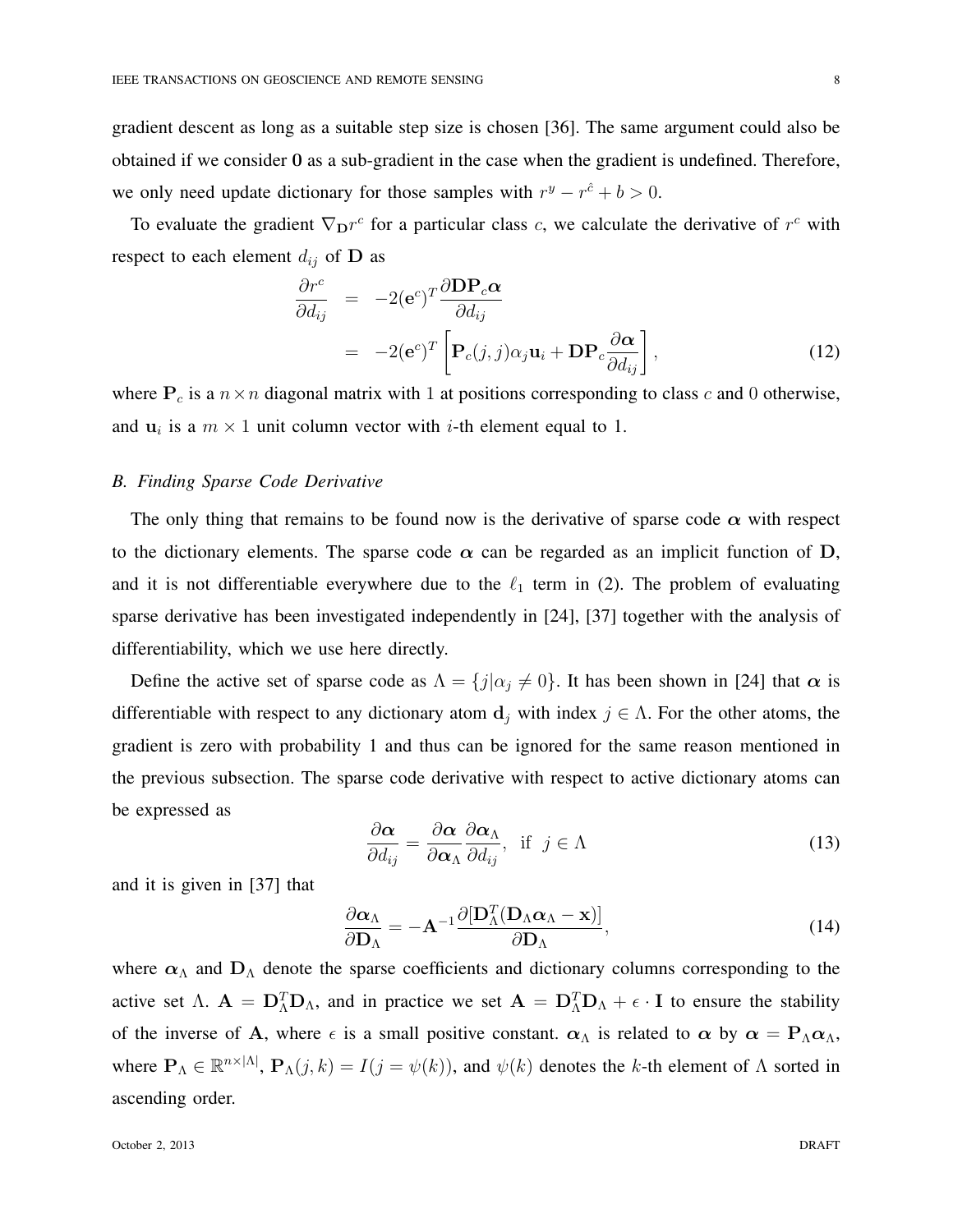Algorithm 1 Dictionary learning with LSRC **Input:** labeled data set  $S = {\mathbf{x}_i, y_i}$ , sparse regularization  $\lambda$ , margin *b* Output: dictionary **D** 1: initialize **D** 2: set  $t = 1$ 3: while not converge do 4: randomly permute data set *S* 5: for each  $(\mathbf{x}, y) \in S$  do 6: find sparse code  $\alpha$  using Eq. (2) 7: find  $r^c = ||\mathbf{x} - \mathbf{D}^c \alpha^c||_2^2$  for any  $c = 1...C$ 8: find  $\hat{c}$  using Eq. (8) 9: **if**  $r^y - r^{\hat{c}} + b > 0$  **then** 10: **d**<sub>*j*</sub>  $\leftarrow$  **d**<sub>*j*</sub>  $\leftarrow$  **d**<sub>*j*</sub>  $\leftarrow$  **d**<sub>*j*</sub> for any *j*  $\in$  *A* by Eq. (15) 11: **d**<sub>*j*</sub>  $\leftarrow$  **d**<sub>*j*</sub> $\left|\left|\mathbf{d}_j\right|\right|_2$  for any  $j \in \Lambda$ 12: end if 13:  $t \leftarrow t + 1$ 14: end for 15: end while 16: return **D**

After plugging (13) and (12) into (11) and doing some manipulations, we get the update equation for each dictionary atom in the active set  $\Lambda$  as

$$
\Delta \mathbf{d}_{j}^{t} = \mathbf{d}_{j}^{t} - \mathbf{d}_{j}^{t-1}
$$
  
\n
$$
= 2\rho^{t} \Big[ \alpha_{j} I(cls(j) = y) \cdot \mathbf{e}^{y} - \alpha_{j} I(cls(j) = \hat{c}) \cdot \mathbf{e}^{\hat{c}}
$$
  
\n
$$
+ (\beta_{\psi^{-1}(j)}^{y} - \beta_{\psi^{-1}(j)}^{\hat{c}}) \cdot \mathbf{e} - \alpha_{j} \mathbf{D}_{\Lambda} (\beta^{y} - \beta^{\hat{c}}) \Big].
$$
 (15)

where  $cls(j)$  is the class label for *j*-th dictionary atom,  $\psi^{-1}(\cdot)$  denotes the inverse function of  $\psi(\cdot)$ ,  $e = x - D\alpha = x - D_{\Lambda}\alpha_{\Lambda}$ , and  $\beta^{c} = A^{-1}P_{\Lambda}^{T}P_{c}D^{T}e^{c}$ . The resulting dictionary atoms are projected to unit length to ensure  $D \in \mathcal{D}$ . The overall procedure of LSRC is summarized in Algorithm 1.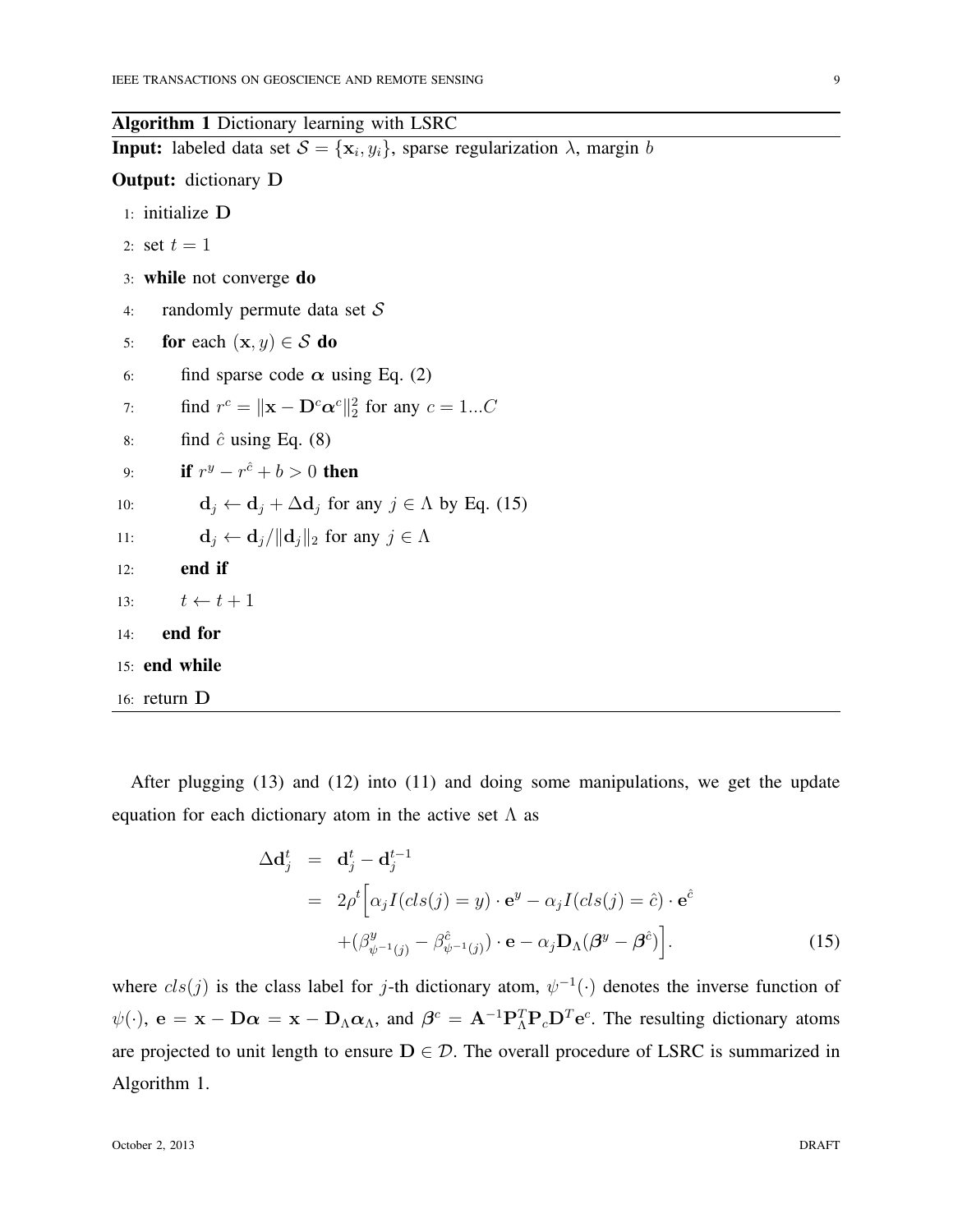## *C. Connection with LVQ*

Looking at the first two terms in Eq.  $(15)$ , we can find that they have the effects of "pulling" the active dictionary atoms of correct class towards the signal, and *at the same time* "pushing" the active dictionary atoms of the most competitive wrong class away from the signal. This is exactly what LVQ does in its improved version – LVQ2 [25]. The difference lies in that LVQ2 finds a single nearest neighbor to approximate signal, while our LSRC method employs sparse coding to find multiple atoms and simultaneously updates the atoms selected from the subdictionaries of both correct and incorrect classes using the first two terms in (15). The amount of updating is proportional to the sparse coefficient of each atom, *i.e.*, the contribution of each atom in approximating the signal. It should be noted that performing the action of "pushing" is critical in learning a discriminative dictionary, which captures the decision boundary structure between different classes; in contrast, solely performing the action of "pulling" will result in a reconstructive dictionary.

The third and fourth terms in (15) are unique in our approach. They use the overall reconstruction error and every active atom as the ingredients for dictionary update on the active atoms from *all the classes*, which makes sense as the sparse code is jointly determined by all active atoms. As shown latter in the experiments, these terms play a crucial role for our algorithm to achieve stable behavior as well as significantly improved performance over the ad-hoc combination of LVQ with dictionary learning in [26], which is essentially similar as using only the first two terms in (15).

Furthermore, the strategy defined by Eq. (11), which focuses on difficult samples while updating the dictionary, is similar to the LVQ2.1 [25], which performs an update only when the sample falls inside a small "window" around the middle plane between the correct and wrong atoms. Therefore, the choice of hinge loss function as our objective function is also corroborated from the perspective of LVQ2.1.

## IV. SPATIAL-SPECTRAL CLASSIFICATION USING PATCH-BASED LSRC

So far LSRC has only used the spectral information of each single pixel in designing a discriminative dictionary for classification. In most of the recent HSI classification approaches [28], [29], [31], [32], the spatial correlation between neighboring pixels is exploited together with the spectral information to attain the state-of-the-art results. We can enforce spatial smoothness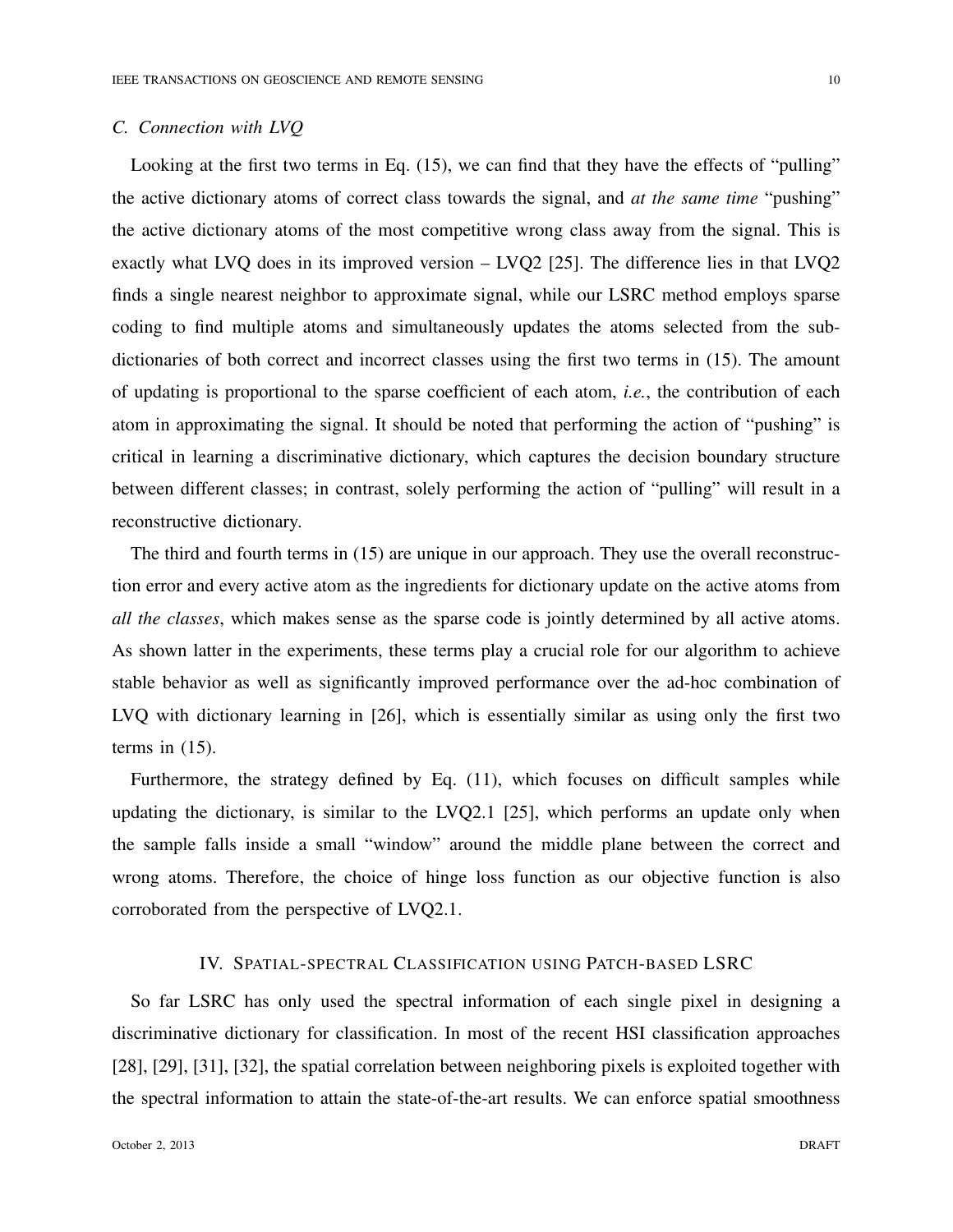

Fig. 1. Graphical model for a 3 *×* 3 hyperspectral image patch. There is a statistical dependency between the class label of central pixel *X*<sup>0</sup> and the label of each other pixel in the neighborhood. Nodes shaded in grey are observable, and the node *Y*<sup>0</sup> shaded in blue is the variable to be inferred.

in SRC's class prediction map simply by averaging the reconstruction residuals of the pixels within a local neighborhood before making decision for the central pixel:

$$
\hat{y}_i = \arg\min_c \sum_{j \in \{i, \mathcal{N}(i)\}} w_j r_j^c. \tag{16}
$$

where  $\mathcal{N}(i)$  denotes the indices of the neighboring pixels for pixel  $\mathbf{x}_i$ ; and  $w_j$  is an averaging weight, which can be obtained from a Gaussian kernel centered at **x***<sup>i</sup>* . The spatial smoothness assumption employed by (16) holds well in the homogenous regions of hyperspectral images; however, it usually fails in the elongated regions formed by any single class or on the borders between different classes. The same problem has been encountered by other sparse representation models attempting to capture local spatial distribution of hyperspectral images, such as the joint sparsity constraint used in [7] and the block-wise joint sparsity constraint used in [8]. In the following, we propose a patch-based Bayesian network model capable of describing all kinds of class spatial relationship in a compact form, and it can be efficiently inferred and learned with the sparse representation model under a unified probabilistic framework.

## *A. Patch-based Bayesian Network*

Probabilistic graph models, especially MRF [38], have been applied to encode 2D spatial information for HSI classification in the literature [32], [39]. With pixels in the entire image connected together by a huge graph, the inference of a MRF model usually requires sampling methods such as the Metropolis algorithm used in [32], which are computationally intensive and take a long period of time to converge.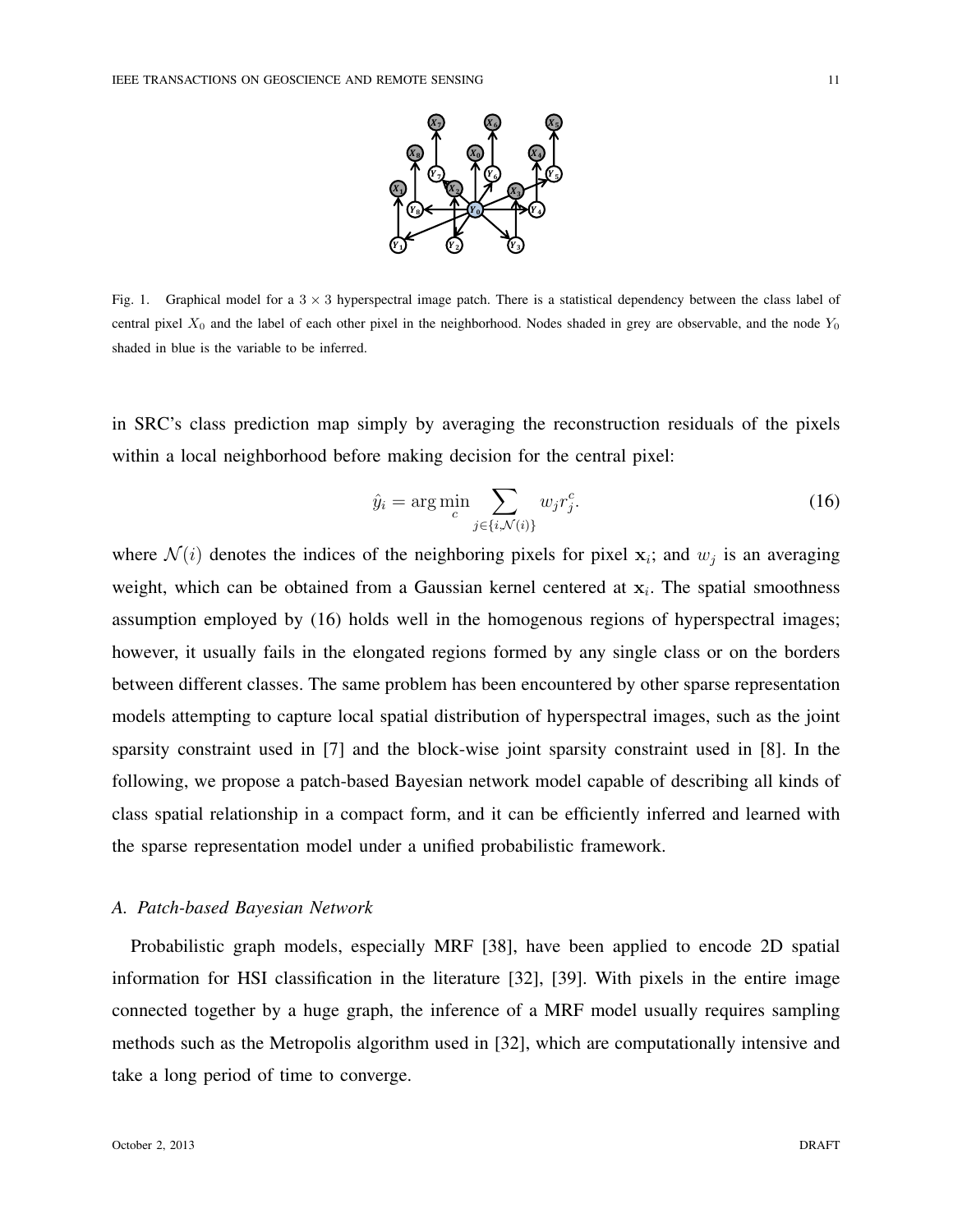In order to make inference more efficient and scalable, we break the whole image into local patches centered at each test pixel and model each of them using a directed acyclic Bayesian network. In this way, we can infer the label for one test pixel at a time and process them independently.

Specifically, consider a test pixel at image location *i* represented by random variable *X<sup>i</sup>* . A patch centered at the test pixel  $X_i$  is defined by a neighborhood system  $N$  and contains its surrounding pixels  $\{X_j\}_{j \in \mathcal{N}(i)}$ . We assume that any pixel X is conditionally independent of other pixels given its corresponding class label represented by random variable *Y* . The labels of surrounding pixels  ${Y_i}_{i \in \mathcal{N}(i)}$  are conditionally independent given the central test pixel label *Yi* . The resultant patch-based Bayesian network can be graphically represented in Fig. 1.

Given all the observed pixels in a patch, the posterior probability of the test pixel label is

$$
p(Y_i|X_i, \{X_j\}_{j \in \mathcal{N}(i)})
$$
  
\n
$$
\propto p(X_i, \{X_j\}_{j \in \mathcal{N}(i)} | Y_i) p(Y_i)
$$
  
\n
$$
\propto p(Y_i) p(X_i|Y_i) \prod_{j \in \mathcal{N}(i)} p(X_j|Y_i)
$$
  
\n
$$
\propto p(Y_i) p(X_i|Y_i) \prod_{j \in \mathcal{N}(i)} \sum_{Y_j} p(X_j|Y_j) p(Y_j|Y_i),
$$
\n(17)

where  $p(Y)$  is the class prior,  $p(Y_j|Y_i)$  is the conditional label co-occurrence probability, and  $p(X_i|Y_i)$  is the observation likelihood. As in Eq. (4), Eq. (17) maximizes the overall likelihood of the inferred pixel label. It is also possible to adjust  $p(Y)$  according to the different misclassification costs associated with each class; or we could simply drop  $p(Y)$  so that the accuracy of each class is not biased to its frequency. The observation model should give a probabilistic explanation to HSI data with underlying sparse representation, which can be formulated as in [23]:

$$
p(X_i = \mathbf{x}|Y_i = c) \propto e^{-\|\mathbf{x} - \mathbf{D}^c \alpha^c\|_2^2}, \quad \forall i
$$
\n(18)

where dictionary **D** is regarded as a given parameter and sparse code  $\alpha$  is a latent variable with Laplace prior:  $p(\alpha) \propto e^{-\lambda ||\alpha||_1}$ . Eq. (18) provides a probabilistic perspective towards the single-pixel SRC classifier, and  $\alpha$  can be estimated in the same way as it is in Eq. (2). The patchbased Bayesian network combines the evidence from all the single-pixel SRC classifiers within the neighborhood, where the spatial relationship is modeled directly through label co-occurrence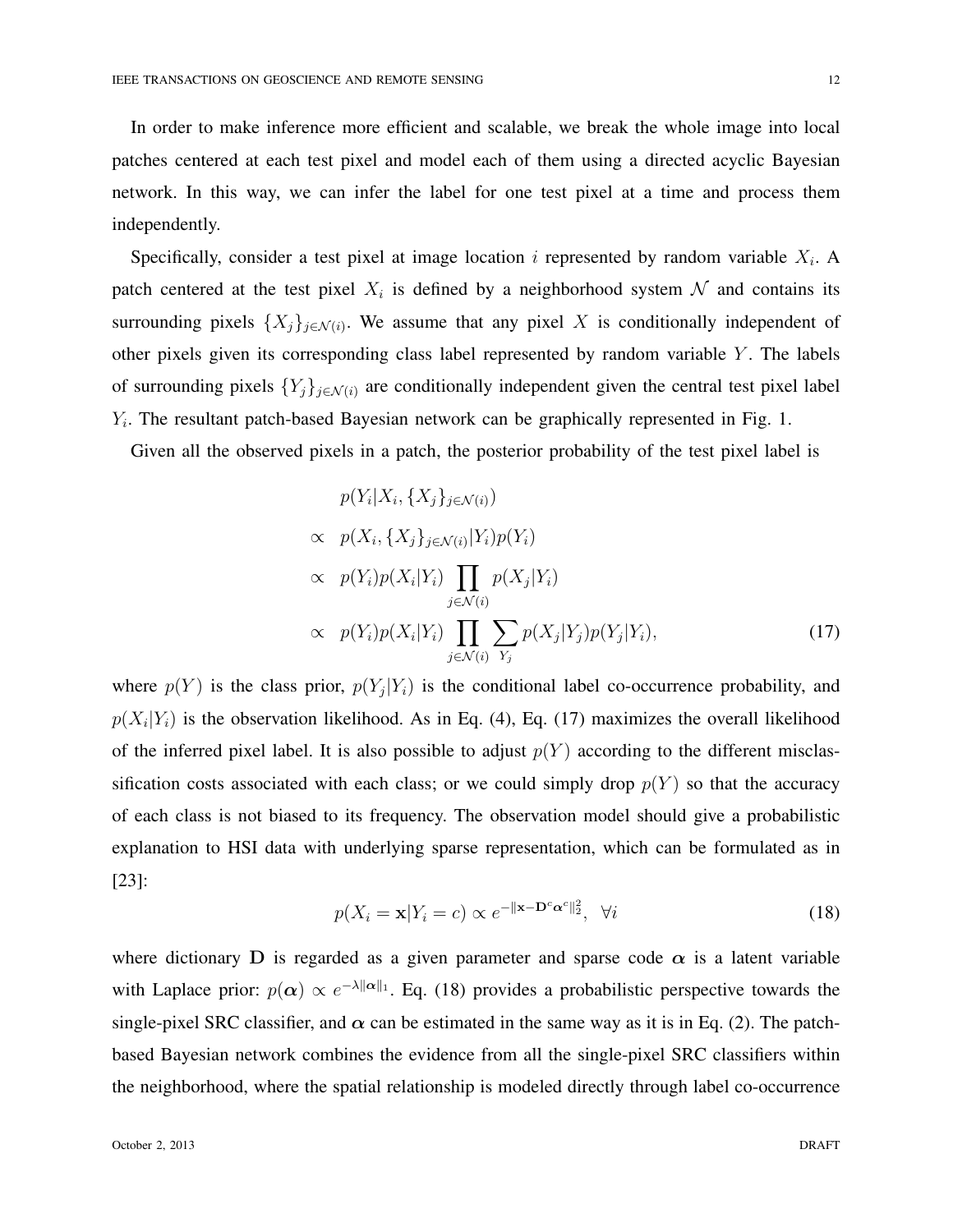probability  $p(Y_j|Y_i)$ . The class label of the test pixel is predicted as the one giving the maximal posterior probability in (17), and we call this classification scheme *patch-based SRC*. Note that the smoothed SRC prediction defined in (16) can be roughly regarded as a special case of the patchbased SRC, where only the same-class co-occurrence probability  $p(Y_j = c | Y_i = c)$  is considered in (17). In our patch-based SRC, a large probability will be assigned to  $p(Y_j = c_2 | Y_i = c_1)$  if pixels of class  $c_2$  tend to appear around those of class  $c_1$ ; in this way, pixels of class  $c_1$  will not be merged with  $c_2$ , even if they are sparsely distributed and class  $c_2$  has a much more dominant size.

## *B. Kernel-smoothed Spatial Dependency*

If  $p(Y_j|Y_i)$  is stationary and only depends on the displacement between the image positions of pixels  $X_i$  and  $X_j$ , then there should be  $|\mathcal{N}(i)|C^2$  parameters<sup>2</sup> to be found in the estimation of  $p(Y_j|Y_i)$  for all  $j \in \mathcal{N}(i)$ . When the neighborhood size  $|\mathcal{N}(i)|$  is large, a great amount of training data are required to avoid model overfitting; such data are usually unavailable from one hyperspectral image. We discuss how to regularize and estimate so many co-occurrence probabilities in the following.

Since homogenous regions are dominant in natural hyperspectral images, we can safely assume that the probability of finding a pixel of the same class as the central test pixel will decay gradually as we move away from the test pixel. Following the philosophy in Eq. (16), we use a smoothing kernel to model the same-class co-occurrence probability  $p(Y_j = c | Y_i = c)$  as a function of the distance between pixels  $X_i$  and  $X_j$ . In particular, we choose Gaussian Radial Basis Function (GRBF) as the parametric form for this function:

$$
p(Y_j = c | Y_i = c) = \exp\{-\gamma_{c,u}u_{ij}^2 - \gamma_{c,v}v_{ij}^2\},\tag{19}
$$

where  $u_{ij}$  and  $v_{ij}$  are the distances from  $X_i$  to  $X_j$  in horizontal and vertical directions, respectively.  $\gamma_{c,u}$  and  $\gamma_{c,v}$  are positive parameters for GRBF. Note that the range of Eq. (19) is (0*,* 1], which is consistent with the definition of probability. The co-occurrence probabilities for different classes are defined accordingly as

$$
p(Y_j = c'|Y_i = c) = [1 - \exp\{-\gamma_{c,u}u_{ij}^2 - \gamma_{c,v}v_{ij}^2\}] \xi_{c,c'}, \quad \forall \ c' \neq c,
$$
 (20)

 $\frac{2}{N}$ (*i*) $|C(C-1)|$  degrees of freedom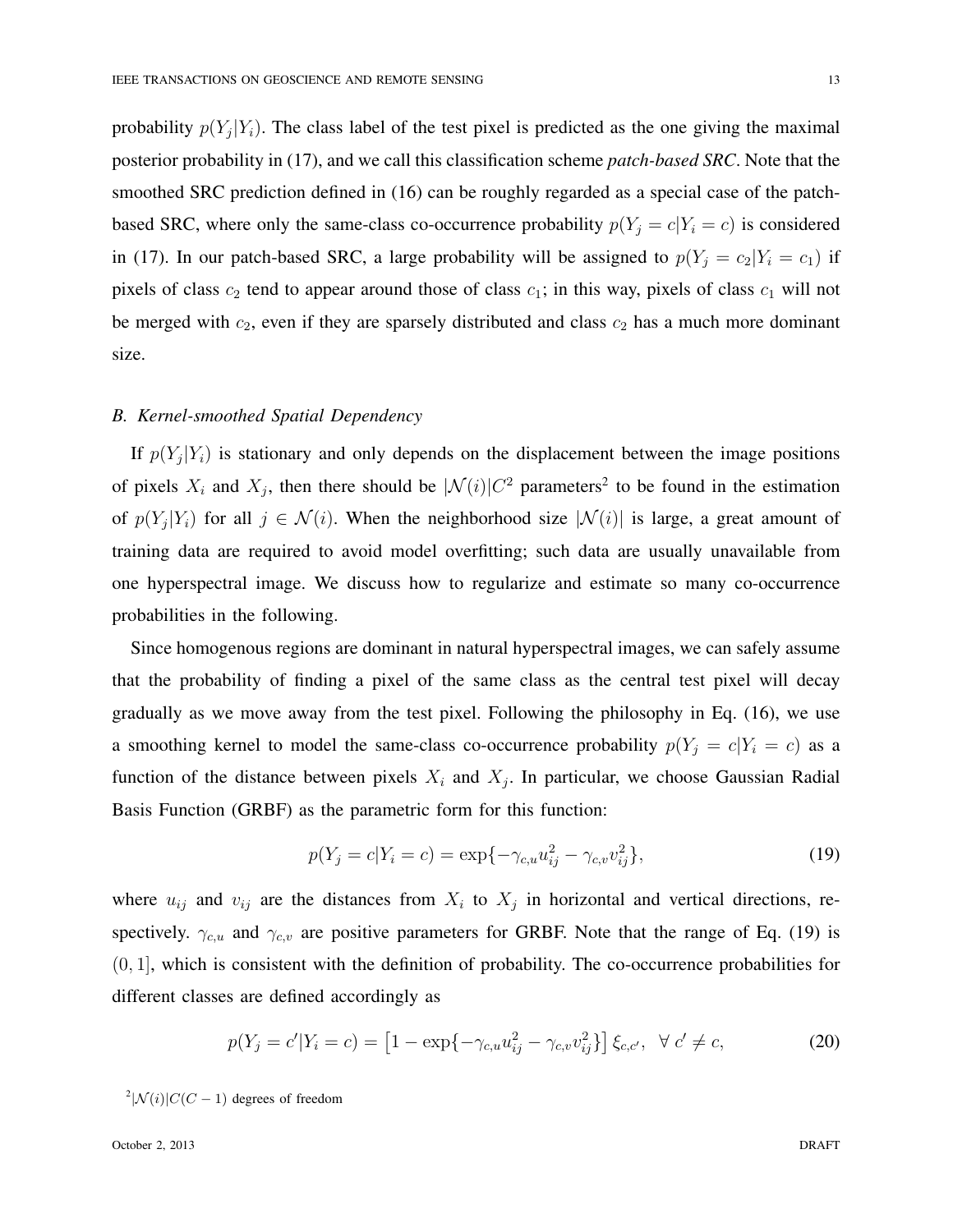where  $\xi_{c,c'} \geq 0$  and  $\sum_{c'\neq c} \xi_{c,c'} = 1$ . Now the unknown parameter set to encode the spatial dependency becomes  $\{\gamma_{c,u}, \gamma_{c,v}, \xi_{c,c'}\}$ , and the total number of parameters is reduced to  $C(C+1)$ . In this way, both of the descriptiveness of Eq. (17) and the compactness of Eq. (16) are maintained in our kernel-smooth spatial dependency model.

Given the class labels  $\{y_i\}_{i=1...N}$  and spatial locations of all the pixels in the training set, we can learn the spatial dependency parameters by Maximum Likelihood Estimation (MLE). The log likelihood of all co-occurred class pairs within neighborhood is expressed as

$$
ll = \sum_{i=1}^{N} \sum_{\substack{j \in \mathcal{N}(i) \\ y_i = y_j}} \left[ -\gamma_{y_i, u} u_{ij}^2 - \gamma_{y_i, v} v_{ij}^2 \right] + \sum_{i=1}^{N} \sum_{\substack{j \in \mathcal{N}(i) \\ y_i \neq y_j}} \left\{ \log \left[ 1 - \exp(-\gamma_{y_i, u} u_{ij}^2 - \gamma_{y_i, v} v_{ij}^2) \right] + \log \xi_{y_i, y_j} \right\}.
$$
\n(21)

Under the constraint that  $\sum_{c' \neq c} \xi_{c,c'} = 1$ ,  $\forall c$ , we can easily obtain the MLE value of  $\xi_{c,c'}$ :

$$
\hat{\xi}_{c,c'} = \frac{}{\sum_{c'' \neq c} < c,c''>} \quad \forall c,c' \neq c,
$$
\n(22)

where  $\langle c, c' \rangle$  represents the number of the training samples of class  $c'$  falling into the neighborhood around samples of class *c*.

To find the MLE of  $\gamma_{c,u}$  and  $\gamma_{c,v}$ , we need to maximize the Eq. (21) under the constraints of  $\gamma_{c,u} > 0$  and  $\gamma_{c,v} > 0$ . Barrier method [40] is used to convert this constrained problem into an unconstrained form, and the augmented log likelihood function for the parameters  $\{\gamma_{c,u}, \gamma_{c,v}\}$ becomes

$$
\tilde{ll}_{c} = \sum_{\substack{1 \le i \le N \\ y_i = c}} \sum_{\substack{j \in \mathcal{N}(i) \\ y_i = y_j}} \left[ -\gamma_{c,u} u_{ij}^2 - \gamma_{c,v} v_{ij}^2 \right] \n+ \sum_{\substack{1 \le i \le N \\ y_i = c}} \sum_{\substack{j \in \mathcal{N}(i) \\ y_i \neq y_j}} \left\{ \log \left[ 1 - \exp(-\gamma_{c,u} u_{ij}^2 - \gamma_{c,v} v_{ij}^2) \right] \right\} + \mu(\log \gamma_{c,u} + \log \gamma_{c,v}),
$$
\n(23)

where  $\mu > 0$  is the barrier parameter. Then we can employ the Newton-Raphson method to search the maximum of (23). The first-order derivative of  $\tilde{ll}_c$  is

$$
\frac{\partial \tilde{ll}_c}{\partial \gamma_{c,u}} = -\sum_{\substack{1 \le i \le N \\ y_i = c}} \sum_{\substack{j \in \mathcal{N}(i) \\ y_i = y_j}} u_{ij}^2 + \sum_{\substack{1 \le i \le N \\ y_i = c}} \sum_{\substack{j \in \mathcal{N}(i) \\ y_i \neq y_j}} \frac{\exp(-\gamma_{c,u} u_{ij}^2 - \gamma_{c,v} v_{ij}^2) u_{ij}^2}{1 - \exp(-\gamma_{c,u} u_{ij}^2 - \gamma_{c,v} v_{ij}^2)} + \frac{\mu}{\gamma_{c,u}},\tag{24}
$$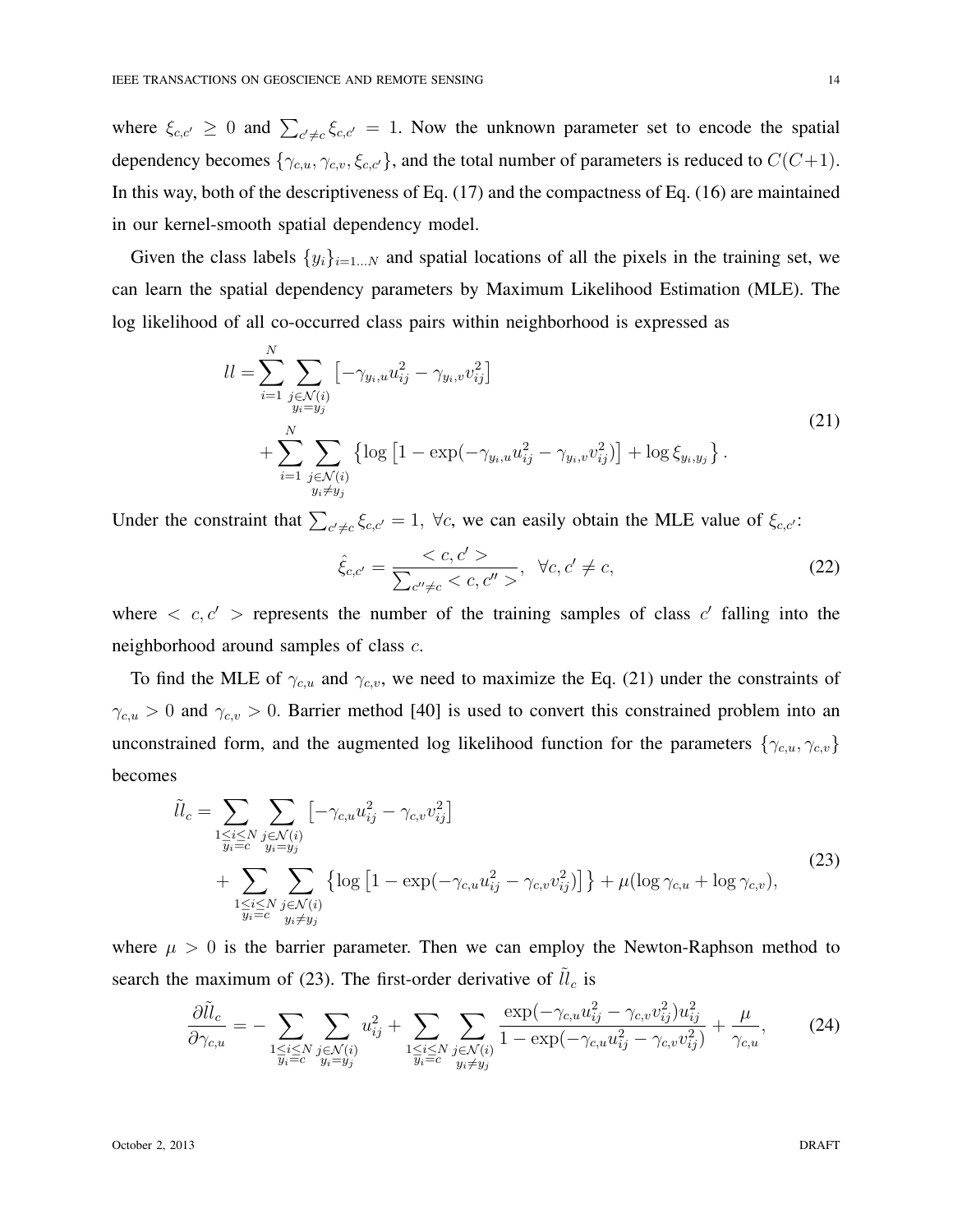and the derivative with respect to  $\gamma_{c,v}$  is defined similarly. The second-order derivatives of  $\tilde{ll}_c$ are

$$
\frac{\partial \tilde{ll}_c}{\partial \gamma_{c,u}^2} = \sum_{\substack{1 \le i \le N \\ y_i = c}} \sum_{\substack{j \in \mathcal{N}(i) \\ y_i \neq y_j}} \frac{-\exp(-\gamma_{c,u} u_{ij}^2 - \gamma_{c,v} v_{ij}^2) u_{ij}^4}{[1 - \exp(-\gamma_{c,u} u_{ij}^2 - \gamma_{c,v} v_{ij}^2)]^2} - \frac{\mu}{\gamma_{c,u}^2},
$$
\n(25)

$$
\frac{\partial \tilde{ll}_c}{\partial \gamma_{c,u} \partial \gamma_{c,v}} = \sum_{\substack{1 \le i \le N \\ y_i = c}} \sum_{\substack{j \in \mathcal{N}(i) \\ y_i \neq y_j}} \frac{-\exp(-\gamma_{c,u} u_{ij}^2 - \gamma_{c,v} v_{ij}^2) u_{ij}^2 v_{ij}^2}{[1 - \exp(-\gamma_{c,u} u_{ij}^2 - \gamma_{c,v} v_{ij}^2)]^2}.
$$
\n(26)

 $\partial \tilde{l}l_c/\partial \gamma_{c,v}^2$  and  $\partial \tilde{l}l_c/(\partial \gamma_{c,v}\partial \gamma_{c,u})$  are defined similarly. Denote the parameter vector  $\boldsymbol{\gamma}_c = [\gamma_{c,u},\gamma_{c,v}]^T$ . The Hessian matrix  $\nabla^2_{\gamma_c} \tilde{l}l_c$  is negative definite given the form of the second-order derivatives above. Therefore,  $\tilde{ll}_c(\gamma_c)$  is a concave function of  $\gamma_c$  and the Newton-Raphson method can converge to a global maximum. Starting from an initial value  $\gamma_c^{(0)}$ , we update  $\gamma_c$  iteratively by

$$
\boldsymbol{\gamma}_c^{(t+1)} = \boldsymbol{\gamma}_c^{(t)} + [-\nabla_{\boldsymbol{\gamma}_c}^2 \tilde{\mathcal{U}}_c(\boldsymbol{\gamma}_c^{(t)})]^{-1} \nabla_{\boldsymbol{\gamma}_c} \tilde{\mathcal{U}}_c(\boldsymbol{\gamma}_c^{(t)}).
$$
\n(27)

The MLE parameter  $\hat{\gamma}_c$  is obtained upon convergence. As the parameter search is carried out in a 2-dimensional space, given the pixel labels and their spatial locations, our training procedure is very efficient and converges quickly. Once these parameters are learned, the computational overhead in classifying a test pixel is also very small compared to the simple smoothing approach in Eq. (16).

#### *C. Dictionary Learning for Patch-based SRC*

With the dictionary learned using the Algorithm 1 and the label co-occurrence probabilities found in the previous subsection, we can conduct patch-based SRC according to Eq. (17). However, the dictionary **D** obtained using the Algorithm 1 is optimized for single-pixel SRC, but not for the patch-based SRC. To further improve the classification performance, we customize the Algorithm 1 for the patch-based SRC, leading to a *patch-based LSRC* algorithm, which is derived in the following.

Ignoring the class prior, which is independent of the dictionary **D**, we find the log likelihood of (17) is equivalent to

$$
\log p(X_i|Y_i) + \sum_{j \in \mathcal{N}(i)} \log \left( \sum_{Y_j} p(X_j|Y_j)p(Y_j|Y_i) \right) = \sum_{j \in \{i, \mathcal{N}(i)\}} \log \left( \sum_{Y_j} p(X_j|Y_j)p(Y_j|Y_i) \right),\tag{28}
$$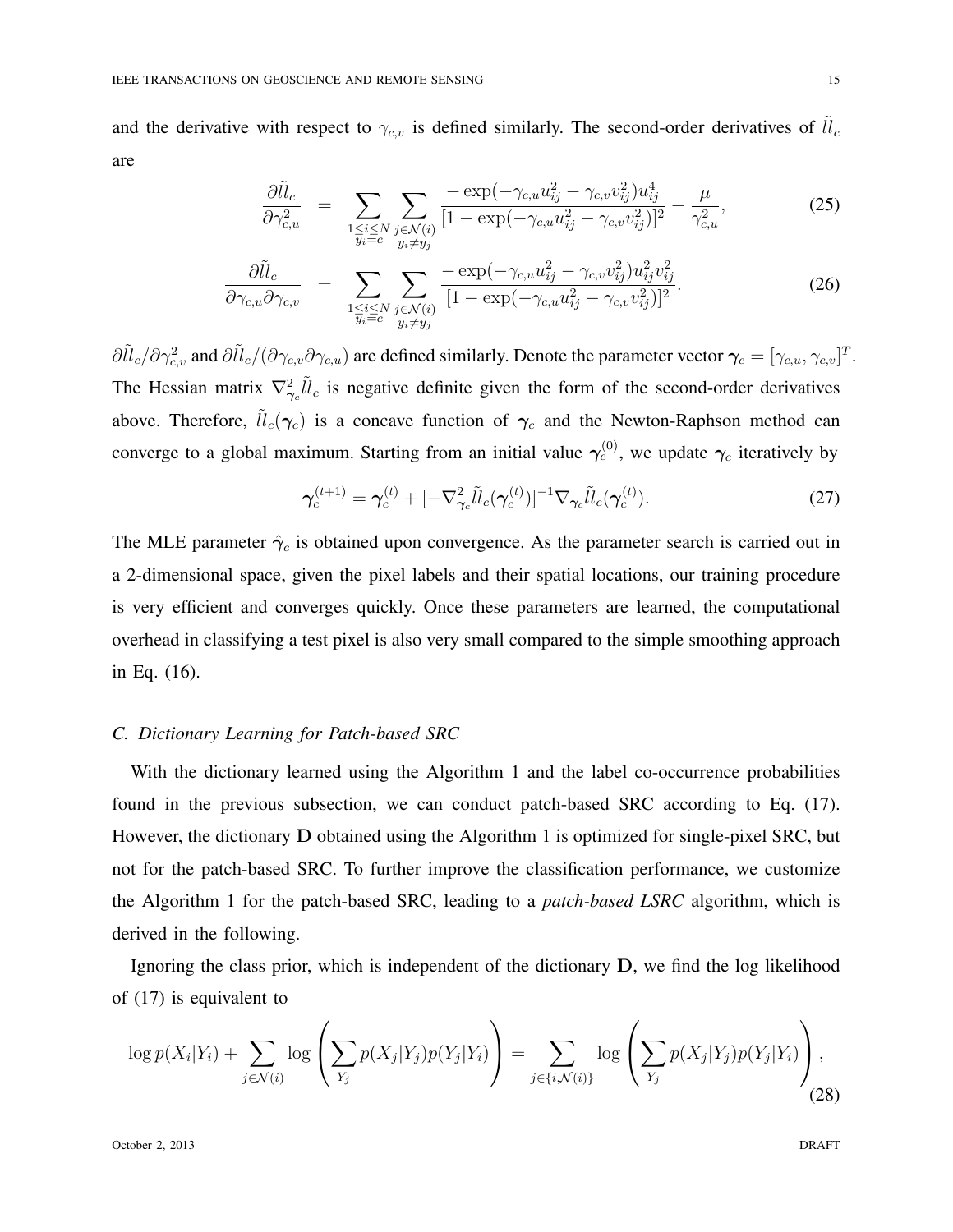where the equality comes from the fact that  $p(Y_i = c'|Y_i = c) = \delta(c - c')$ . Applying the same idea of Eq. (7), we want to minimize the log likelihood gap between the true class and the most competitive imposter class if the true class does not have the highest likelihood. The loss function for data sample  $(\mathbf{x}_i, y_i)$  at location *i* with the neighboring pixels  $\{\mathbf{x}_j\}_{j \in \mathcal{N}(i)}$  is thus defined as

$$
\mathcal{L}(\mathbf{x}_i, y_i; \mathbf{D}) = \max(0, \sum_{j \in \{i, \mathcal{N}(i)\}} \left[ \log \left( \sum_{c'} p(X_j = \mathbf{x}_j | Y_j = c') p(Y_j = c' | Y_i = \hat{c}_i) \right) - \log \left( \sum_{c'} p(X_j = \mathbf{x}_j | Y_j = c') p(Y_j = c' | Y_i = y_i) \right) \right] + b), \tag{29}
$$

where  $\hat{c}_i$  is defined as

$$
\hat{c}_i = \arg \max_{c \in \{1, \dots, C\} \setminus y_i} \sum_{j \in \{i, \mathcal{N}(i)\}} \log \left( \sum_{c'} p(X_j = \mathbf{x}_j | Y_j = c') p(Y_j = c' | Y_i = c) \right). \tag{30}
$$

The optimal dictionary is obtained by minimizing the total sum of the loss function over all the training data, as we have done in Eq. (9). The same stochastic gradient descent method can be employed here, with only one difference that the gradient  $\nabla_{\mathbf{D}}r^c$  is replaced by the gradient of the negative log likelihood:

$$
-\nabla_{\mathbf{D}} \sum_{j \in \{i,\mathcal{N}(i)\}} \log \left( \sum_{c'} p(X_j = \mathbf{x}_j | Y_j = c') p(Y_j = c' | Y_i = c) \right)
$$
  
\n
$$
= -\sum_{j \in \{i,\mathcal{N}(i)\}} \sum_{c'} p(Y_j = c' | Y_i = c) \nabla_{\mathbf{D}} p(X_j = \mathbf{x}_j | Y_j = c') \sum_{c'} p(Y_j = c' | Y_i = c) p(X_j = \mathbf{x}_j | Y_j = c')
$$
  
\n
$$
= \sum_{j \in \{i,\mathcal{N}(i)\}} \sum_{c'} p(Y_j = c' | Y_i = c) p(X_j = \mathbf{x}_j | Y_j = c') \nabla_{\mathbf{D}} r_j^{c'}
$$
  
\n
$$
= \sum_{j \in \{i,\mathcal{N}(i)\}} \sum_{c'} p(Y_j = c' | X_j = \mathbf{x}_j, Y_i = c) \nabla_{\mathbf{D}} r_j^{c'}
$$
(31)

where the second equality is obtained by substituting the observation model in (18), and  $\nabla_{\mathbf{D}} r_j^{c'}$ can be evaluated in the same manner as in (12). From Eq. (31), it is clear that the patch-based LSRC extends the single-pixel version by considering the residuals of neighboring pixels under all class hypotheses. As to be shown in the experiments, this makes classification more robust if the spatial relationship between pixel labels can be estimated correctly.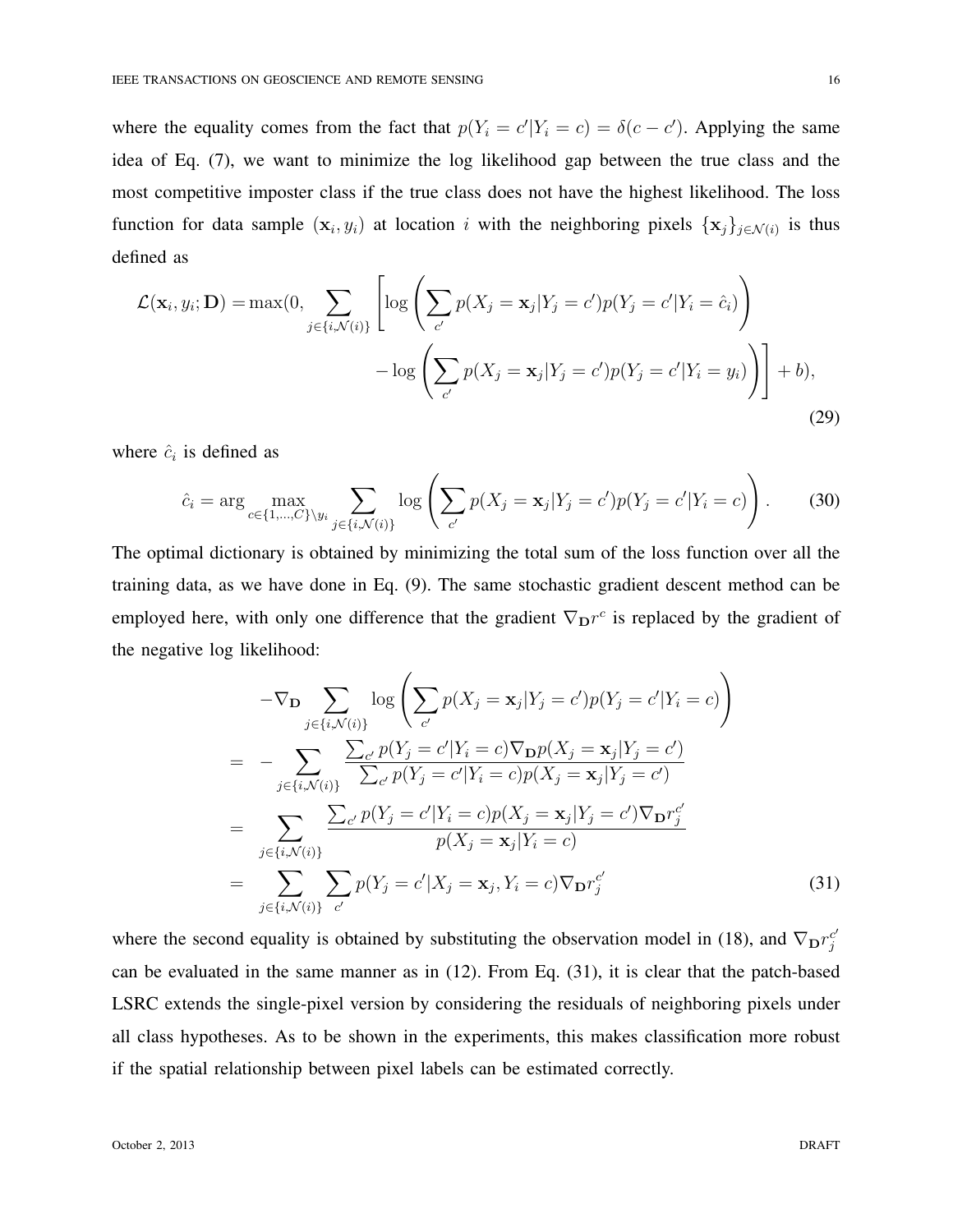# V. EXPERIMENTAL RESULTS

#### *A. Experiment Setup*

In this section, we examine the classification accuracies of our proposed LSRC and patchbased LSRC algorithms on three benchmark hyperspectral images. Throughout the experiments, we use only 5 atoms per class and obtain dictionaries with sizes of 80 and 45. This is a great reduction with respect to the sizes of the whole training sets, which have an order of magnitude of 1000. With a compactly designed dictionary, our approach requires much less computation in testing and is more scalable to large data sets.

In dictionary learning with the LSRC algorithm, we use the k-means clustering to obtain the initial sub-dictionary for each class, and LSRC usually converges in around 100 iterations. When learning the spatial-spectral dictionaries with the patch-based LSRC, we start from the dictionaries learned with LSRC and convergence is reached in around 20 iterations. We set  $\epsilon = 0.001$  and  $\mu = 10$  in all the optimization tasks. The neighborhood system N is a square patch centered at the test pixel. Unless stated otherwise, all the pixels within  $N$  are used for inference including background pixels that do not belong to any class of our interest. This setting is appropriate and realistic for practical applications.

Our method is compared with the various HSI classification approaches. With the same SRC classifier, our learned dictionary (LSRC) is compared with dictionaries obtained from the full training set (Full), the K-means clustering (K-means), the unsupervised training (Unsup) [15], and the ad-hoc LVQ approach (LVQ) [26]. For fair comparison, the same dictionary size is used for all dictionary learning approaches, except for the Full dictionary that uses all the training data. We also compare with SVM classifiers with a linear kernel (SVM) and an RBF-kernel (KSVM), the latter of which is known to give the state-of-the-art results on HSI data [5]. For spatial-spectral classification, the proposed patch-based SRC method is compared with the composite kernel SVM (SVM-CK) [30] and the joint sparsity models (SOMP, SP-S) with the highest accuracies in [7]. Different configurations are tested for our patch-based SRC method: using dictionary optimized by LSRC (LSRC) or patch-based LSRC (pLSRC); with spatial cooccurrence probabilities  $p(Y_j|Y_i)$  estimated point-wise without any regularization (suffix -P) or with the kernel-smoothed regularization (suffix -K) as was introduced in Section IV-B. In addition, we also test the smoothed SRC prediction (suffix -S) given in Eq. (16) and apply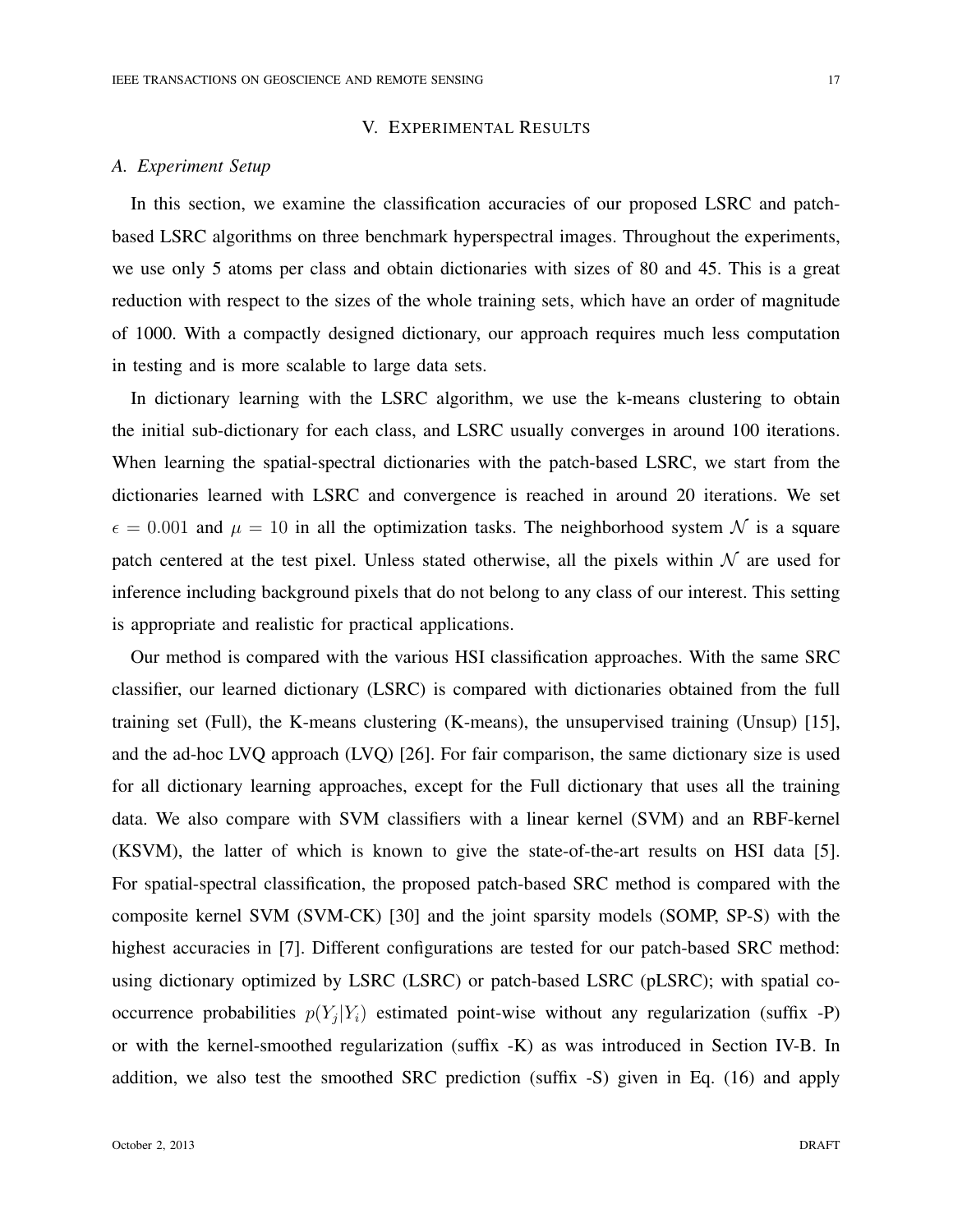| Class No.      | Class name                         | Train          | Test |
|----------------|------------------------------------|----------------|------|
| 1              | Alfalfa                            | 6              | 48   |
| 2              | Corn-notill                        | 144            | 1290 |
| 3              | Corn-min                           | 84             | 750  |
| $\overline{4}$ | Corn                               | 24             | 210  |
| 5              | Grass/Pasture                      | 50             | 447  |
| 6              | Grass/Trees                        | 75             | 672  |
| 7              | Grass/Pasture-mowed                | 3              | 23   |
| 8              | Hay-windrowed                      | 49             | 440  |
| 9              | Oats                               | $\overline{c}$ | 18   |
| 10             | Soybeans-notill                    | 97             | 871  |
| 11             | Soybeans-min                       | 247            | 2221 |
| 12             | Soybean-clean                      | 62             | 552  |
| 13             | Wheat                              | 22             | 190  |
| 14             | Woods                              | 130            | 1164 |
| 15             | <b>Building-Grass-Trees-Drives</b> | 38             | 342  |
| 16             | Stone-steel Towers                 | 10             | 85   |
|                | Total                              | 1043           | 9323 |

TABLE I THE 16 CLASSES IN THE INDIA PINES IMAGE.

a modified patch-based LSRC to learn a dictionary customized for  $it^3$ . Thus, we have six configurations (LSRC/pLSRC-S/P/K) for the patch-based SRC in total.

In the following experiments, we report for each method the classification accuracy of each class, the overall accuracy (OA), the class-averaged accuracy (AA), and the *κ* coefficient [3]. The  $\kappa$  coefficient incorporates both of the diagonal and off-diagonal entries in the confusion matrix, which is widely adopted as a robust accuracy measure for remote sensing data.

# *B. AVIRIS Indian Pines Data Set*

We first conduct experiments on the commonly-used Airborne Visible/Infrared Imaging Spectrometer (AVIRIS) Indian Pines image [41]. The AVIRIS sensor generates 220 bands across the spectral range from 0.2 to 2.4  $\mu$ m. Following the same setting as [7], we remove the 20 water absorption bands from the data and obtain a 200-dimensional feature for each pixel. The image

 $3$ This is simply done by just considering the same-class co-occurrence probability in Eq.  $(31)$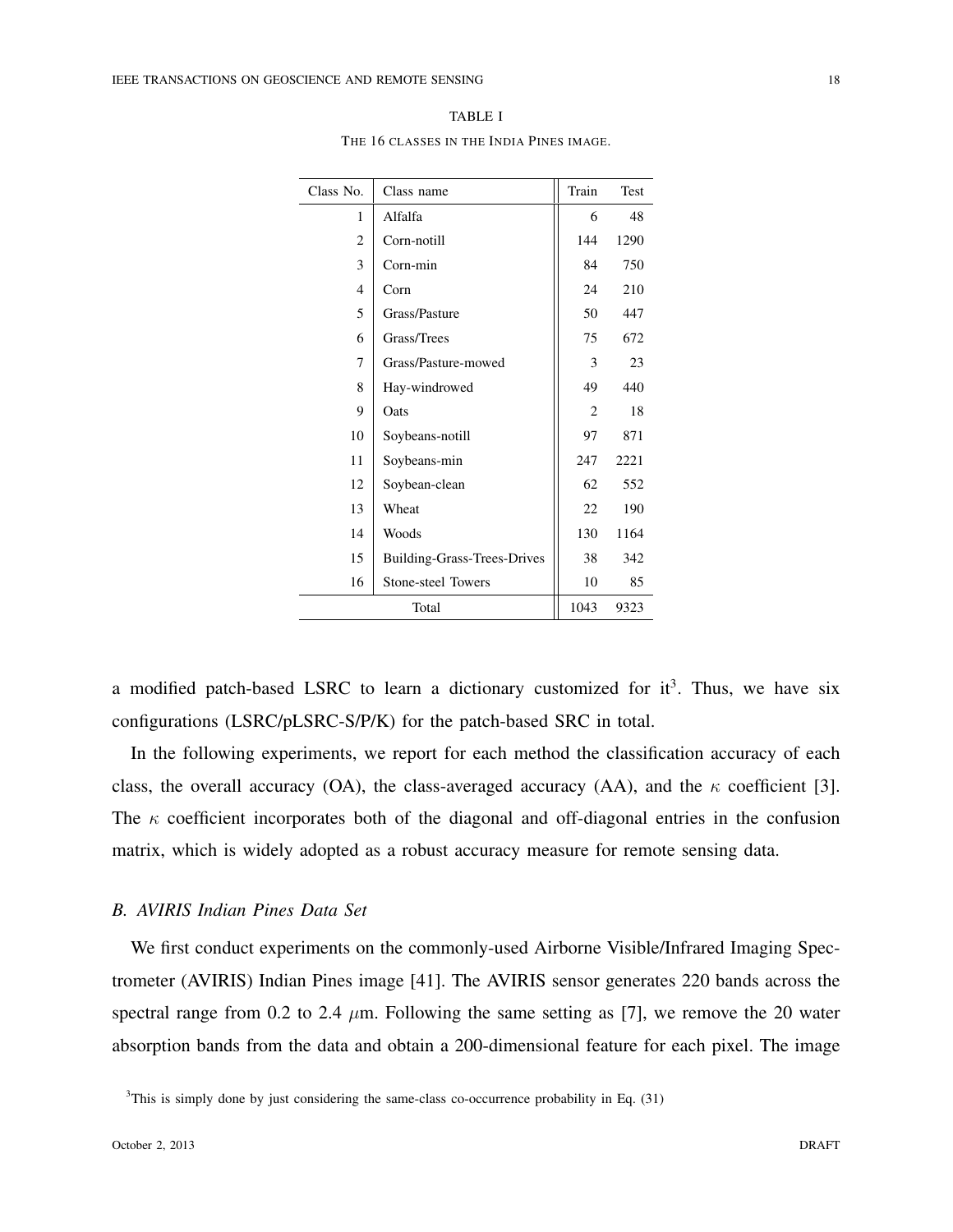

Fig. 2. The overall accuracy on the training set during the training process at each iteration of the LVQ and LSRC algorithms on the Indian Pines image. Different values of the initial step size  $\rho^0$  are tried.



Fig. 3. The OA on the test set during the training process at each iteration of the LVQ and LSRC algorithms on the Indian Pines image. The step size  $\rho^0$  is set as 0.01 for LSRC and 0.03 for LVQ.

has a spatial resolution of 20 m per pixel and a spatial dimension of 145*×*145. There are 16 labeled classes as summarized in Table I, most of which are crops. We randomly select 10% samples from each class for training and use the remaining 90% for testing. The distribution of the training and test samples in the image are shown in Fig. 6 (a) and (b), respectively.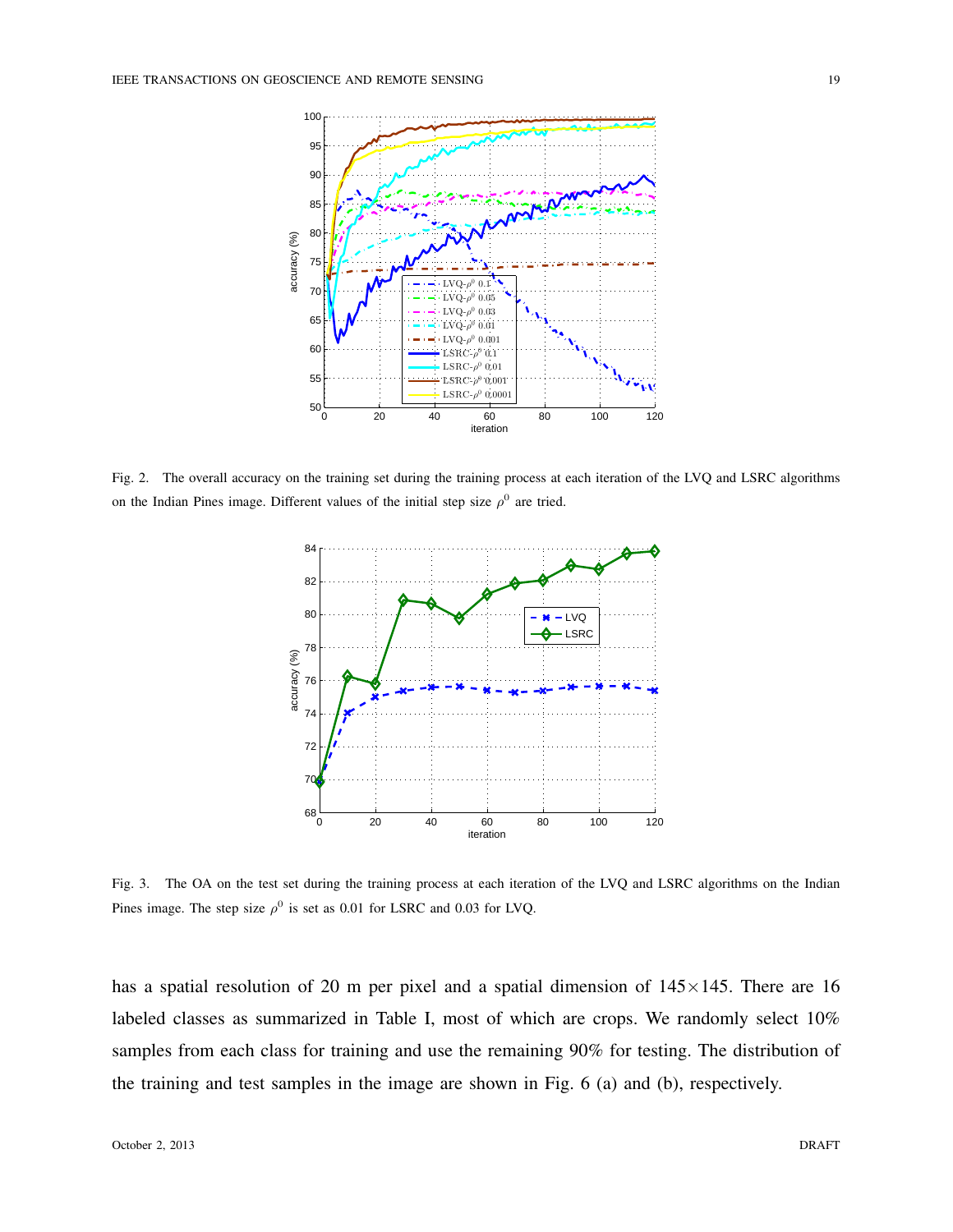

Fig. 4. The effect of the sparsity regularization parameter *λ* on the test accuracy for the Indian Pines image using the dictionaries obtained by the Kmeans, Unsup, and LSRC dictionary design methods.

The optimization behavior of the LSRC algorithm is first investigated by plotting the accuracies on the training set during the learning iterations in Fig. 2. It is observed that LSRC can always converge to a higher training accuracy with different choices for the initial step size  $\rho^0$ . With a suitable step size, the training accuracy quickly converges to almost 100%. We have set  $\rho^0$ between the range of 0.001*∼*0.01 throughout our experiments. Fig. 2 also shows the learning behavior of LVQ, which achieves a much lower training accuracy than LSRC and may not even converge if the step size is not chosen wisely. This proves that the principled formulation of our LSRC algorithm has resulted in a more effective and stable optimization procedure, although it shares a similar spirit with the ad-hoc LVQ approach. This is further confirmed by the accuracy improvement on the test set during the learning process as shown in Fig. 3.

The sparsity regularization coefficient  $\lambda$  in Eq. (2) is an important parameter in the sparse representation model. Its effect on classification performance using the dictionaries learned with Kmeans, Unsup and LSRC is shown in Fig. 4. Generally, the OAs of all the methods tend to improve as  $\lambda$  decreases up to 0.01. The OA of LSRC is much higher than Kmeans and Unsup, and is less sensitive to the change of  $\lambda$ . In terms of AA, LSRC is also better than the two baseline methods for almost all values of  $\lambda$ . It should be noted that a smaller  $\lambda$  produces less sparse codes and adds more time in solving (2). We set  $\lambda$  as 0.1 or 0.05 throughout our experiments,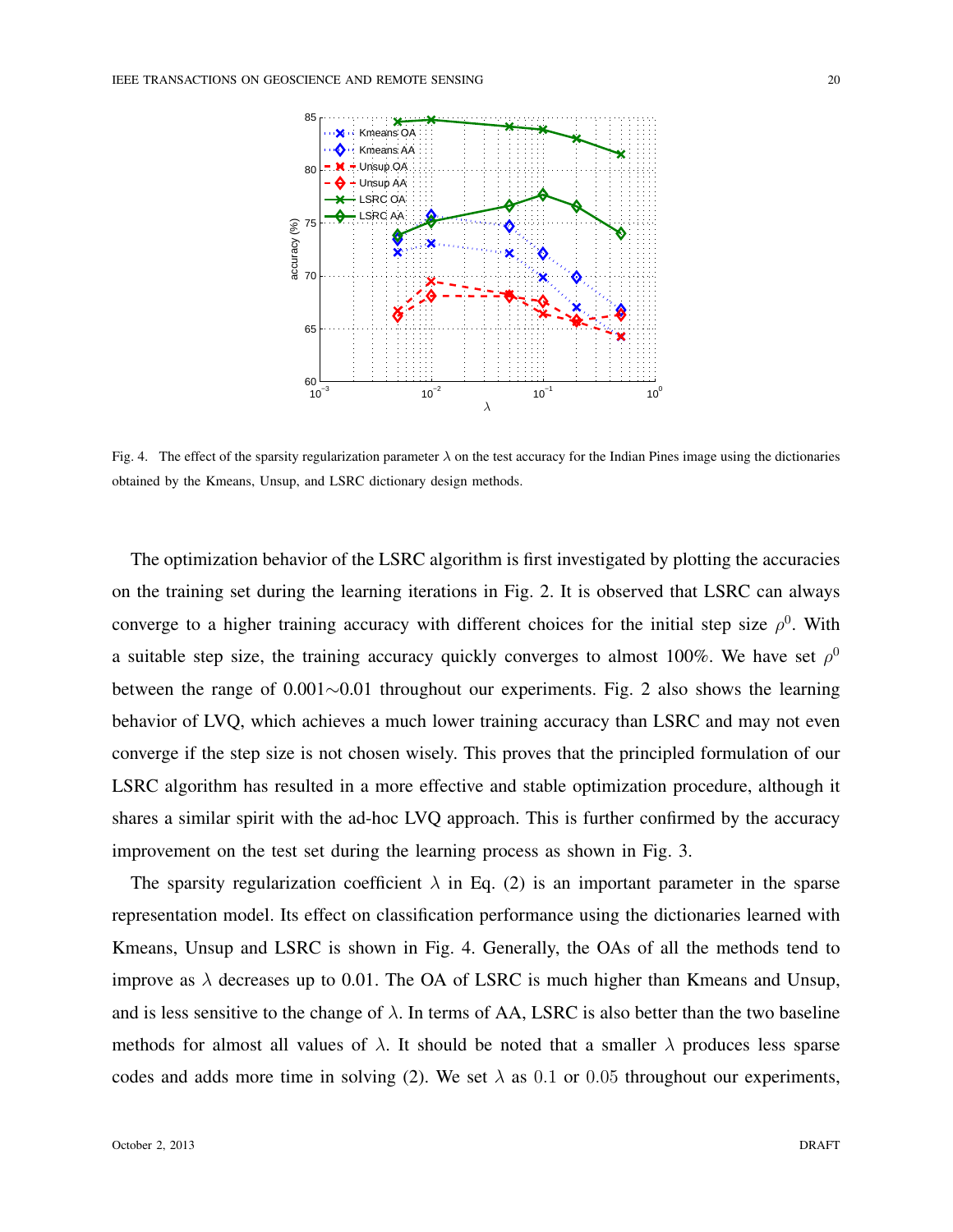| Train OA. (%)<br>Test OA. $(\%)$ | 99.81                | 99.14 | 98.85 |       |       |
|----------------------------------|----------------------|-------|-------|-------|-------|
|                                  |                      |       |       | 98.27 | 97.60 |
|                                  | 81.30                | 83.51 | 83.84 | 83.19 | 82.88 |
|                                  | Kmeans               |       |       |       |       |
| 80                               |                      |       |       |       |       |
| 75                               | Unsup<br><b>LSRC</b> |       |       |       |       |
|                                  |                      |       |       |       |       |

TABLE II THE EFFECT OF THE MARGIN PARAMETER *b* ON THE ACCURACY FOR THE INDIAN PINES IMAGE USING LSRC.

Fig. 5. The effect of dictionary size on the overall accuracy of the Indian Pines image using the Kmeans, Unsup, and LSRC dictionary design methods.

3 4 5 6 7 8 9 10

#atoms per class

which is observed to give stable and fast solutions.

 $60\frac{6}{3}$ 

65

70

The effect of the margin parameter *b* in LSRC is illustrated in Table II. A too small value of *b* leads to an over-fitting of the training set, while a large value leads towards biasing the goal of classification. *b* is set as 0.2 or 0.3 in all our experiments in order to achieve a balance between the two factors.

Different dictionary sizes are also tested for Kmeans, Unsup, and LSRC, with the comparison of their accuracies given in Fig. 5. The OAs of Kmeans and Unsup grow as the dictionary size increases, while LSRC maintains a much higher and stabler accuracy for all the sizes. This property allows us to use a compact dictionary (5 atoms per class used throughout the experiments) for LSRC without much compromise in the classification accuracy.

The classification results for all the methods on the Indian Pines image are shown in Fig. 6 (c)-(j), and the accuracies are listed and compared in Table III and Table IV. For the methods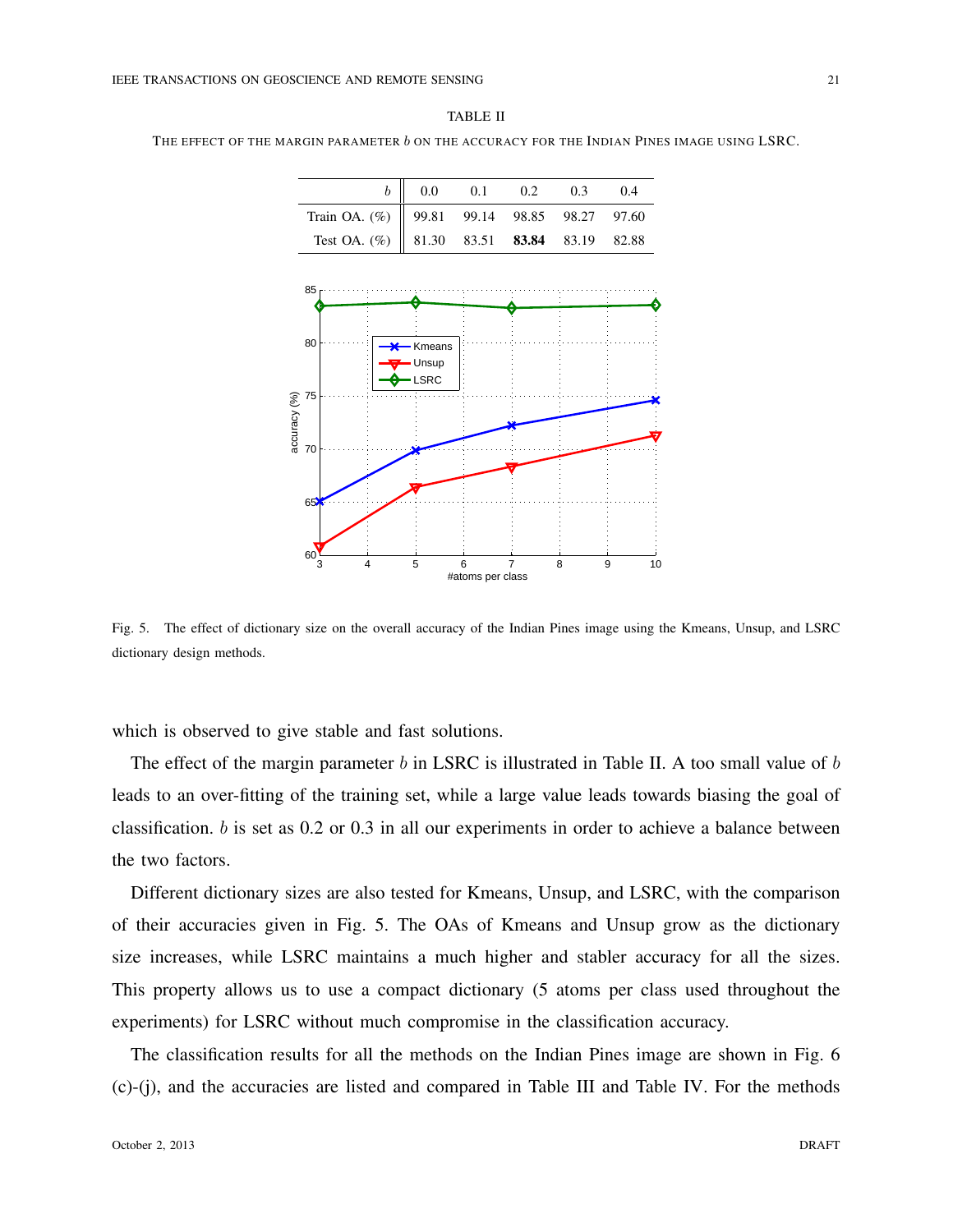

Fig. 6. Classification maps on the Indian Pines image.



Fig. 7. The effect of neighborhood size on the classification accuracies of the Indian Pines image for LSRC and pLSRC with kernel-smoothed spatial dependency.

using spectral information only (single pixel-based) shown in Table III, the proposed LSRC outperforms most of the other methods by a large margin, and its accuracy is close to the top method KSVM. More importantly, the fixed dictionary size of LSRC offers a great scalability advantage over the nonlinear KSVM when the size of the training set is huge. From Table IV, we find the methods that exploit the spatial-spectral information (patch-based) gain substantial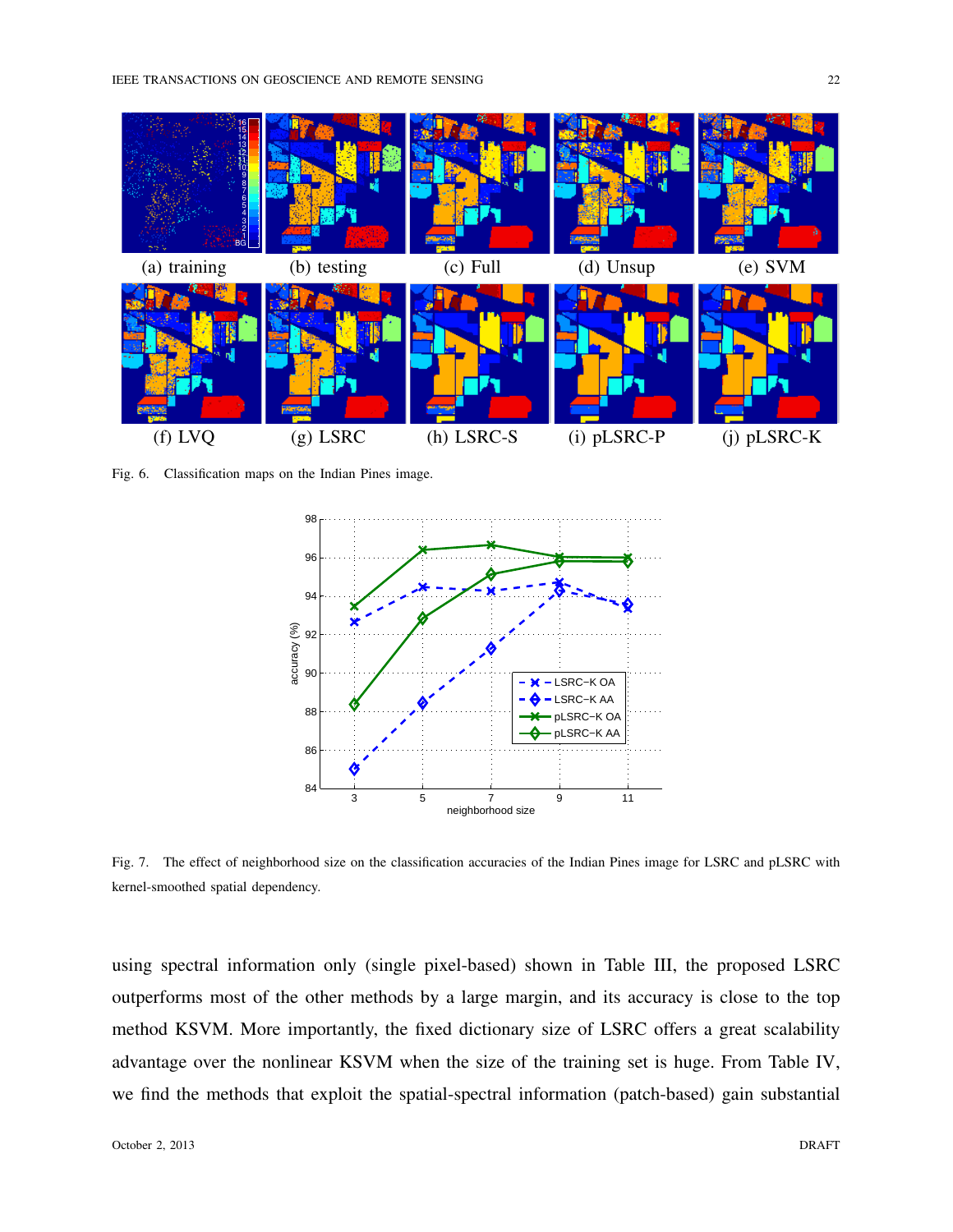| О<br>، n. |
|-----------|
|-----------|

CLASSIFICATION ACCURACY FOR THE INDIA PINES IMAGE BASED ON SINGLE PIXEL.

| Method    | Full   | K-means | Unsup  | LVQ [26] | <b>SVM</b> | <b>KSVM</b> | <b>LSRC</b> |
|-----------|--------|---------|--------|----------|------------|-------------|-------------|
| class 1   | 68.75  | 68.75   | 70.83  | 72.92    | 56.25      | 81.25       | 75.00       |
| class 2   | 80.08  | 40.39   | 45.81  | 69.61    | 80.00      | 86.28       | 82.48       |
| class 3   | 70.40  | 69.87   | 65.33  | 68.40    | 48.80      | 72.80       | 68.93       |
| class 4   | 62.38  | 77.14   | 52.86  | 62.38    | 25.24      | 58.10       | 58.57       |
| class 5   | 91.05  | 89.26   | 87.47  | 89.49    | 89.49      | 92.39       | 86.80       |
| class 6   | 97.02  | 93.15   | 92.56  | 93.30    | 93.01      | 96.88       | 96.43       |
| class 7   | 26.09  | 17.39   | 17.39  | 17.39    | 13.04      | 43.48       | 47.83       |
| class 8   | 97.73  | 96.59   | 95.00  | 97.27    | 99.09      | 98.86       | 98.18       |
| class 9   | 55.56  | 66.67   | 55.56  | 61.11    | 11.11      | 50.00       | 38.89       |
| class 10  | 77.04  | 83.24   | 85.19  | 72.90    | 58.55      | 71.53       | 78.53       |
| class 11  | 83.66  | 57.14   | 48.27  | 64.34    | 70.42      | 84.38       | 84.65       |
| class 12  | 74.64  | 57.61   | 57.43  | 77.36    | 66.67      | 85.51       | 83.15       |
| class 13  | 100.00 | 100.00  | 100.00 | 100.00   | 99.47      | 100.00      | 100.00      |
| class 14  | 95.36  | 90.64   | 88.83  | 90.21    | 94.42      | 93.30       | 95.96       |
| class 15  | 53.80  | 49.42   | 24.85  | 49.12    | 56.43      | 64.91       | 52.34       |
| class 16  | 92.94  | 96.47   | 94.12  | 97.65    | 85.88      | 88.24       | 95.29       |
| <b>OA</b> | 82.96  | 69.87   | 66.41  | 75.39    | 74.44      | 84.52       | 83.84       |
| AA        | 76.66  | 72.11   | 67.59  | 73.97    | 65.49      | 79.24       | 77.69       |
| $\kappa$  | 0.805  | 0.662   | 0.624  | 0.723    | 0.708      | 0.823       | 0.816       |

improvement over the pixel-based methods. Our patch-based SRC configured with pLSRC-K achieves the best performance in this category, owing to the benefits from both dictionary learning with pLSRC (the improvement of pLSRC-S/P/K over LSRC-S/P/K) and the kernel-smoothed dependency modeling (the improvement of pLSRC-K over pLSRC-S/P). Note that pLSRC-K performs especially well on minority classes (*e.g.*, class 7 and 9), which indicates that the intricate spatial structure around small regions has been correctly learned as opposed to being filtered out by those smoothness-based approaches (SOMP, LSR-S, pLSR-S). The visual comparison shown in Fig. 6 also confirms pLSRC-K achieves better performance on class borders and edge-like class regions.

The size of neighborhood system  $N$  plays an important role in patch-based SRC. As shown in Fig. 7, a too small neighborhood cannot capture enough spatial label information, while a too large neighborhood may bring in noisy information without statistical significance. Nevertheless,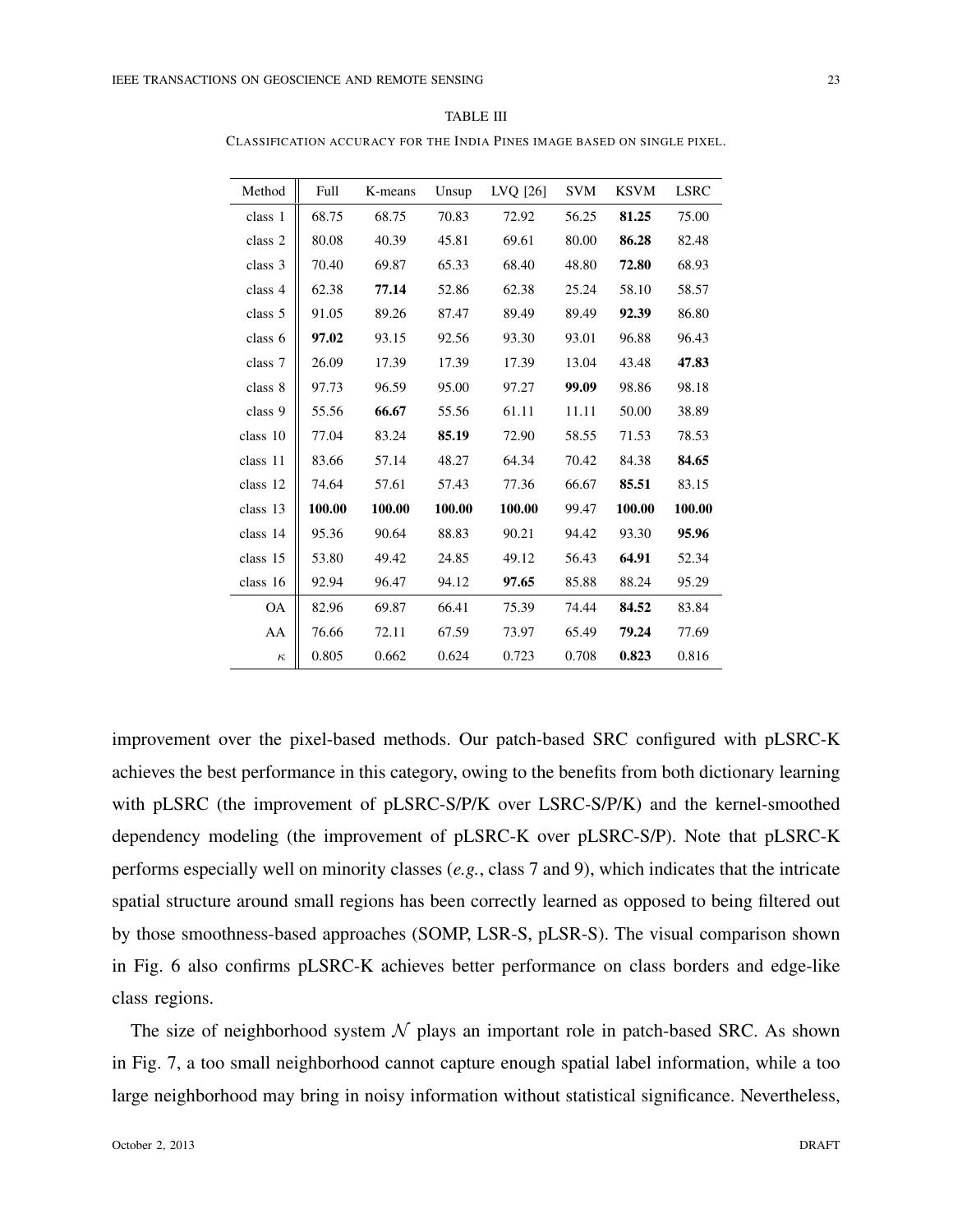CLASSIFICATION ACCURACY FOR THE INDIA PINES IMAGE BASED ON LOCAL PATCH.

| Method    | SOMP <sup>[7]</sup> | <b>SVM-CK [30]</b> | LSRC-S | LSRC-P | LSRC-K | pLSRC-S  | pLSRC-P | pLSRC-K |
|-----------|---------------------|--------------------|--------|--------|--------|----------|---------|---------|
| class 1   | 85.42               | 95.83              | 91.67  | 93.75  | 91.67  | 91.67    | 91.67   | 91.67   |
| class 2   | 94.88               | 96.67              | 92.64  | 92.79  | 93.41  | 96.20    | 98.14   | 98.60   |
| class 3   | 94.93               | 90.93              | 85.33  | 89.73  | 80.80  | 90.00    | 95.47   | 92.53   |
| class 4   | 91.43               | 85.71              | 92.38  | 91.43  | 89.05  | 91.90    | 92.86   | 93.81   |
| class 5   | 89.49               | 93.74              | 91.50  | 91.28  | 92.17  | 91.72    | 92.39   | 93.51   |
| class 6   | 98.51               | 97.32              | 99.85  | 99.85  | 99.26  | 99.85    | 99.85   | 98.51   |
| class 7   | 91.30               | 69.57              | 82.61  | 91.30  | 100.00 | 82.61    | 91.30   | 100.00  |
| class 8   | 99.55               | 98.41              | 100.00 | 100.00 | 100.00 | 100.00   | 99.77   | 99.77   |
| class 9   | 0.00                | 55.56              | 0.00   | 16.67  | 44.44  | $0.00\,$ | 44.44   | 72.22   |
| class 10  | 89.44               | 93.80              | 89.90  | 90.13  | 92.77  | 91.73    | 93.11   | 96.10   |
| class 11  | 97.34               | 94.37              | 96.76  | 96.67  | 96.40  | 96.17    | 95.72   | 96.13   |
| class 12  | 88.22               | 93.66              | 92.03  | 94.02  | 95.83  | 91.85    | 94.38   | 97.28   |
| class 13  | 100.00              | 99.47              | 100.00 | 100.00 | 100.00 | 100.00   | 100.00  | 100.00  |
| class 14  | 99.14               | 99.14              | 98.80  | 98.71  | 98.71  | 98.80    | 98.37   | 98.37   |
| class 15  | 99.12               | 87.43              | 84.50  | 84.21  | 85.96  | 85.67    | 90.06   | 93.57   |
| class 16  | 96.47               | 100.00             | 100.00 | 100.00 | 100.00 | 100.00   | 100.00  | 100.00  |
| <b>OA</b> | 95.28               | 94.86              | 94.03  | 94.53  | 94.26  | 94.96    | 96.10   | 96.65   |
| AA        | 88.45               | 90.73              | 87.37  | 89.41  | 91.28  | 88.01    | 92.35   | 95.13   |
| $\kappa$  | 0.946               | 0.941              | 0.932  | 0.938  | 0.935  | 0.943    | 0.956   | 0.962   |

under all neighborhood sizes, dictionaries learned with pLSRC give better results than those learned with LSRC. We set the neighborhood size as 7*×*7 for achieving the best results on this image.

We also compare our classification accuracy with another dictionary learning method proposed in [8], which is called dictionary modeling with spatial coherence (DMS). Following the same experimental settings as in [8], we use half of the samples for training, and use up to 50 atoms for each class sub-dictionary. We achieve overall test accuracies of 96.93%, 98.13% and 99.04%, respectively with algorithms pLSRC-S, pLSRC-P and pLSRC-K; while the DMS method only gives 93.52%. The performance gain is due to the discriminative dictionary optimization as well as the sophisticated spatial dependency modeling in our approach. This experiment also shows that our proposed approach has the potential to achieve even better performance with a larger training data set and a dictionary with more atoms.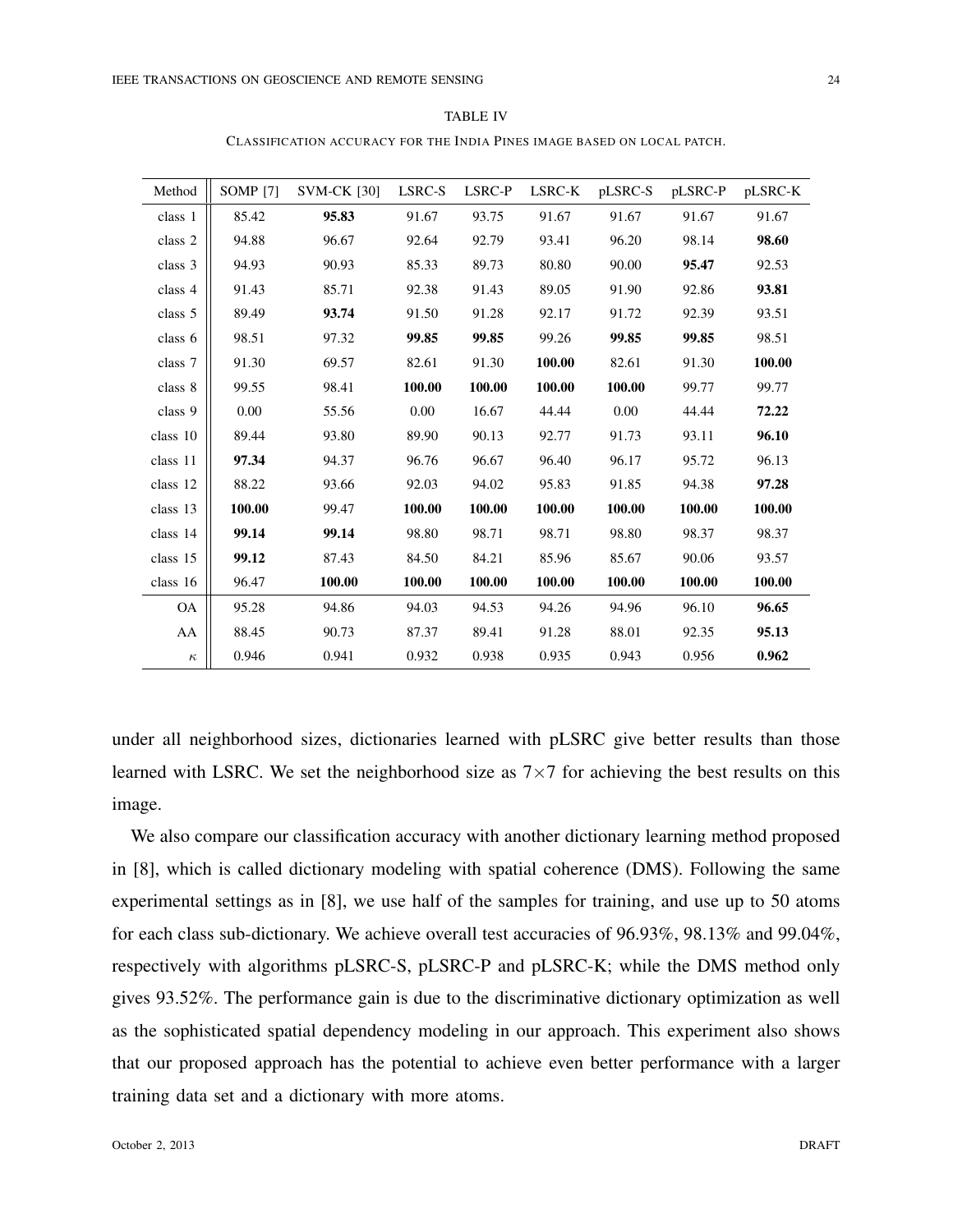| Class No. | Class name                       | Train | <b>Test</b> |
|-----------|----------------------------------|-------|-------------|
| 1         | Asphalt                          | 548   | 6304        |
| 2         | <b>Meadows</b>                   | 540   | 18146       |
| 3         | Gravel                           | 392   | 1815        |
| 4         | <b>Trees</b>                     | 524   | 2912        |
| 5         | Metal sheets                     |       | 1113        |
| 6         | Bare soil<br>7<br><b>Bitumen</b> |       | 4572        |
|           |                                  |       | 981         |
| 8         | <b>Bricks</b>                    | 514   | 3364        |
| 9         | 231                              | 795   |             |
|           | Total                            | 3921  | 40002       |

TABLE V THE 9 CLASSES IN THE UNIVERSITY OF PAVIA IMAGE.

#### *C. ROSIS Pavia Urban Data Set*

The other two hyperspectral images used in our experiments are acquired by the Reflective Optics System Imaging Spectrometer (ROSIS) [42] from the urban area near the University of Pavia and the center of Pavia city, respectively. The ROSIS sensor generates 115 spectral bands ranging from 0.43 to 0.86  $\mu$ m and has a spatial resolution of 1.3 m per pixel.

The University of Pavia image consists of 610*×*340 pixels, each having 103 bands with the 12 noisiest bands removed. The description about the nine classes under our consideration are listed in Table V. We follow the same experimental setting for the training and test sets as in [7], using about 9% of all the data for training and the rest for testing. Details about the training and test sets can be found in Table V and Fig. 8 (a) and (b).

The classification results on the University of Pavia image are given in Fig. 8 (c)-(j), and the accuracies are compared in Tables VI and VII. LSRC achieves the best performance in this image among the methods using spectral information only. For spatial-spectral classification, patchbased SRC with dictionaries learned using LSRC already outperforms other competing methods. It is also noticed that the performance difference among the three spatial model configurations is very small. This is because the training data of this image are selected in spatial chunks, and samples from different classes are located away from each other. In this way, a homogeneous spatial relationship is learned by any spatial model with a small 3*×*3 neighborhood, which is not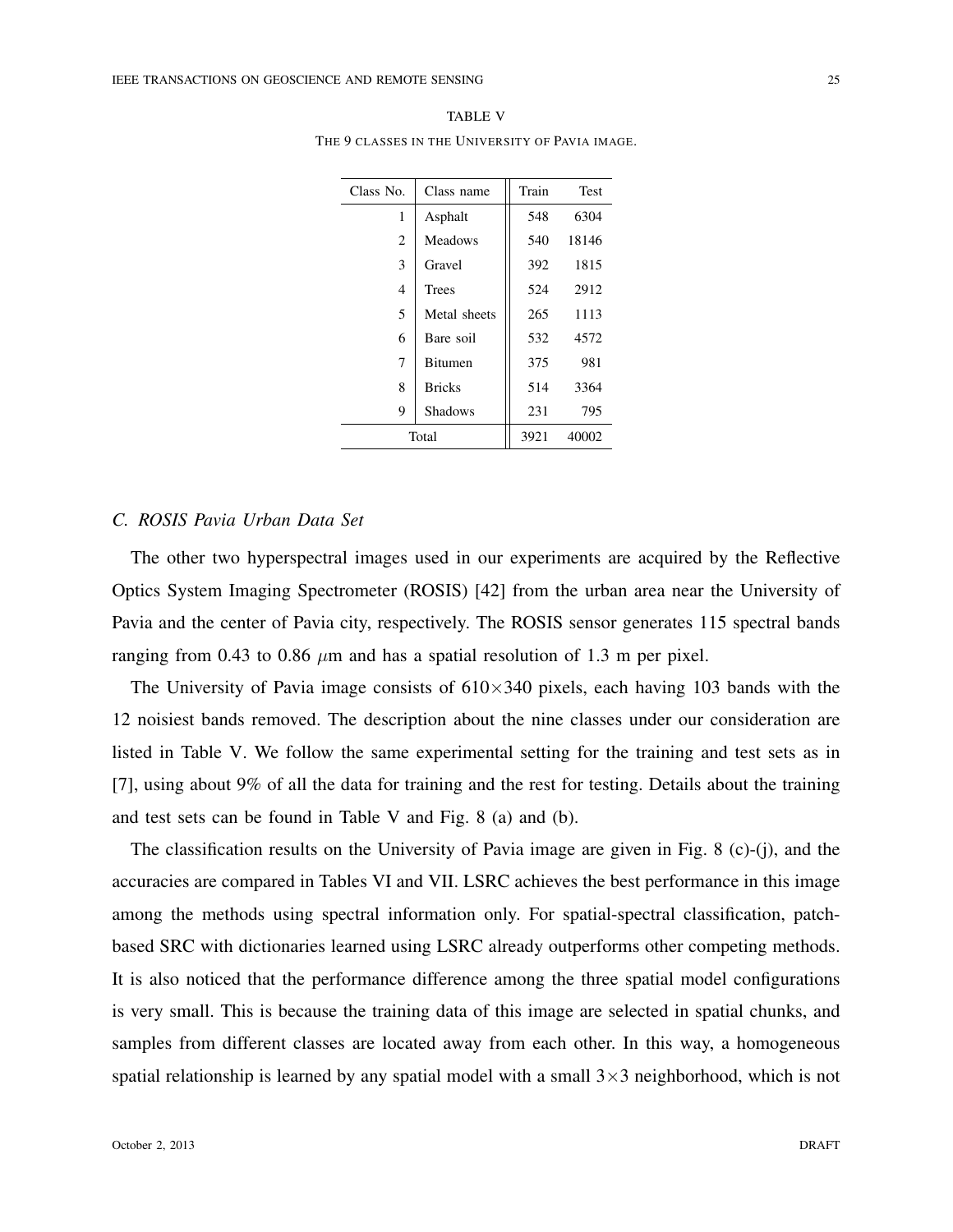

Fig. 8. Classification maps on the University of Pavia image. (h), (i) and (j) are obtained based on local patches excluding background pixels, corresponding to the results in Table. VIII.

consistent with the spatial distribution of testing samples. Since the spatial distributions learned in such a way are incorrect, we do not continue the experiments for pLSRC.

Instead, to better illustrate the difference among the three spatial models, we enlarge the neighborhood size to  $21 \times 21$  so that more spatial contextual information of the labels can be captured. The counter effect of a large neighborhood is that many background pixels (not belonging to any of the nine classes considered in the experiments) within the neighborhood cannot be well represented by our dictionaries. Therefore, we exclude those background pixels in our dictionary learning and classification. The classification results obtained with background pixels removed are given in Table VIII, which demonstrates the effectiveness of our proposed kernel-smoothed spatial model as well as the pLSRC dictionary learning method when sufficient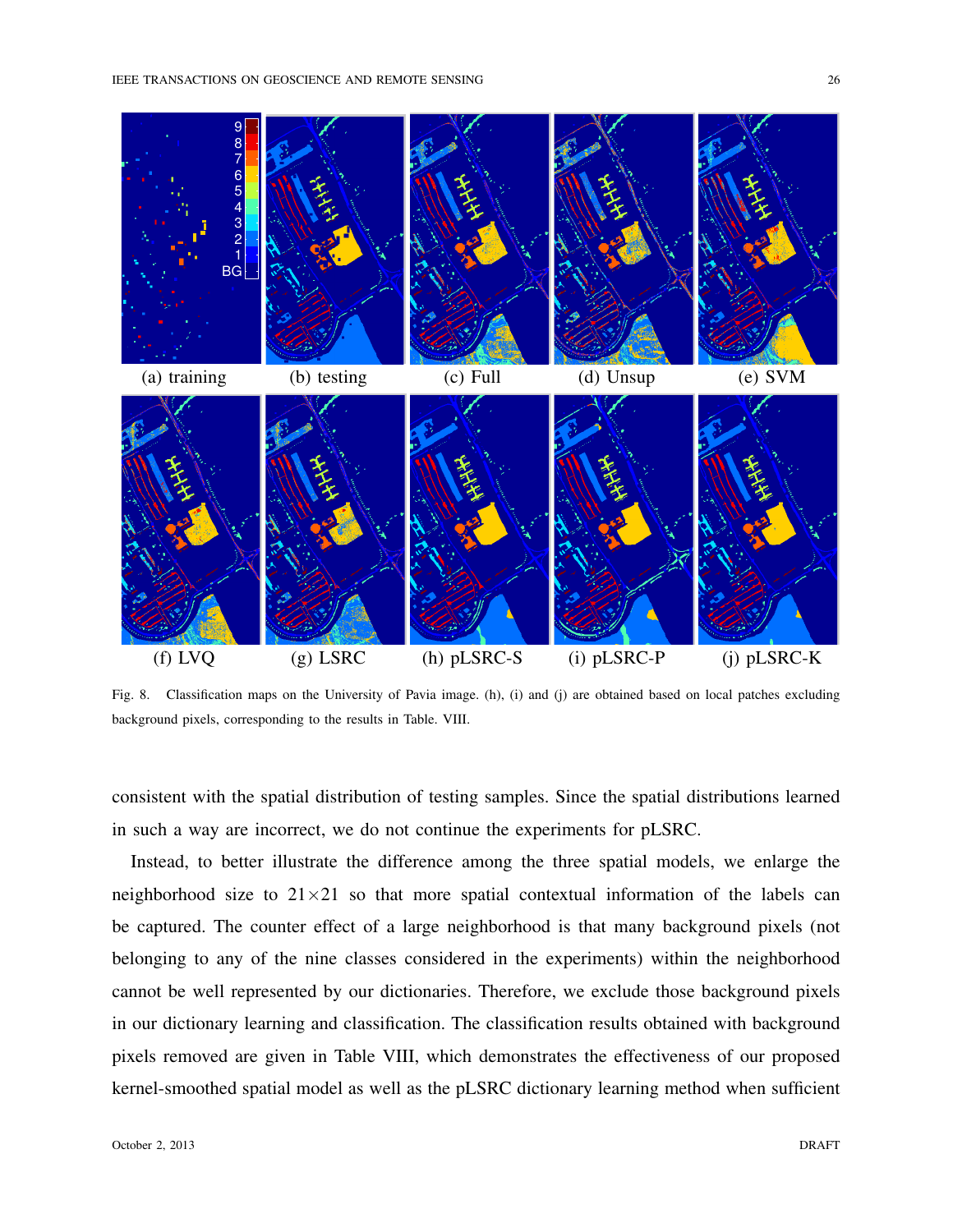| ъ. |  |
|----|--|
|----|--|

CLASSIFICATION ACCURACY FOR THE UNIVERSITY OF PAVIA IMAGE BASED ON SINGLE PIXEL.

| Method    | Full  | K-means | Unsup | LVQ [26] | <b>SVM</b> | <b>KSVM</b> | <b>LSRC</b> |
|-----------|-------|---------|-------|----------|------------|-------------|-------------|
| class 1   | 81.47 | 46.92   | 39.61 | 68.19    | 72.94      | 84.30       | 80.41       |
| class 2   | 67.18 | 65.22   | 66.37 | 62.99    | 50.71      | 67.01       | 78.03       |
| class 3   | 68.93 | 55.65   | 65.40 | 70.30    | 64.08      | 68.43       | 68.32       |
| class 4   | 98.80 | 86.37   | 78.67 | 95.81    | 95.60      | 97.80       | 97.29       |
| class 5   | 99.91 | 99.82   | 99.91 | 99.82    | 99.91      | 99.37       | 99.91       |
| class 6   | 89.79 | 75.92   | 64.94 | 88.56    | 83.86      | 92.45       | 77.06       |
| class 7   | 87.16 | 93.99   | 91.64 | 85.73    | 79.20      | 89.91       | 83.79       |
| class 8   | 89.83 | 79.22   | 67.36 | 82.19    | 81.21      | 92.42       | 86.59       |
| class 9   | 97.99 | 90.31   | 71.07 | 92.58    | 89.43      | 97.23       | 95.97       |
| <b>OA</b> | 78.31 | 68.01   | 64.57 | 73.24    | 67.28      | 79.15       | 81.08       |
| AA        | 86.78 | 77.05   | 71.66 | 82.91    | 79.66      | 87.66       | 85.26       |
| $\kappa$  | 0.726 | 0.596   | 0.549 | 0.666    | 0.599      | 0.737       | 0.754       |

#### TABLE VII

CLASSIFICATION ACCURACY FOR THE UNIVERSITY OF PAVIA IMAGE BASED ON LOCAL PATCH.

| Method    | SP-S [7] | <b>SVM-CK [30]</b> | LSRC-S | LSRC-P | <b>LSRC-K</b> |
|-----------|----------|--------------------|--------|--------|---------------|
| class 1   | 83.79    | 79.85              | 93.80  | 93.86  | 93.86         |
| class 2   | 72.35    | 84.86              | 84.54  | 84.56  | 84.56         |
| class 3   | 71.84    | 81.87              | 74.27  | 74.05  | 74.05         |
| class 4   | 98.94    | 96.36              | 98.90  | 98.90  | 98.90         |
| class 5   | 100.00   | 99.37              | 100.00 | 100.00 | 100.00        |
| class 6   | 92.63    | 93.55              | 88.21  | 88.21  | 88.21         |
| class 7   | 91.44    | 90.21              | 91.03  | 90.93  | 90.93         |
| class 8   | 95.57    | 92.81              | 97.86  | 97.86  | 97.86         |
| class 9   | 98.24    | 95.35              | 97.99  | 97.99  | 97.99         |
| <b>OA</b> | 82.09    | 87.18              | 88.97  | 88.98  | 88.98         |
| AA        | 89.42    | 90.47              | 91.84  | 91.82  | 91.82         |
| $\kappa$  | 0.772    | 0.833              | 0.855  | 0.855  | 0.855         |

knowledge about the class spatial distribution can be inferred from the training data set. In particular, modeling class co-occurrence using Bayesian network (methods with suffix -P, -K) performs much better than simply enforcing spatial smoothness (methods with suffix -S) on small-sized classes (*e.g.*, about 10% higher accuracy on class 9). The classification maps of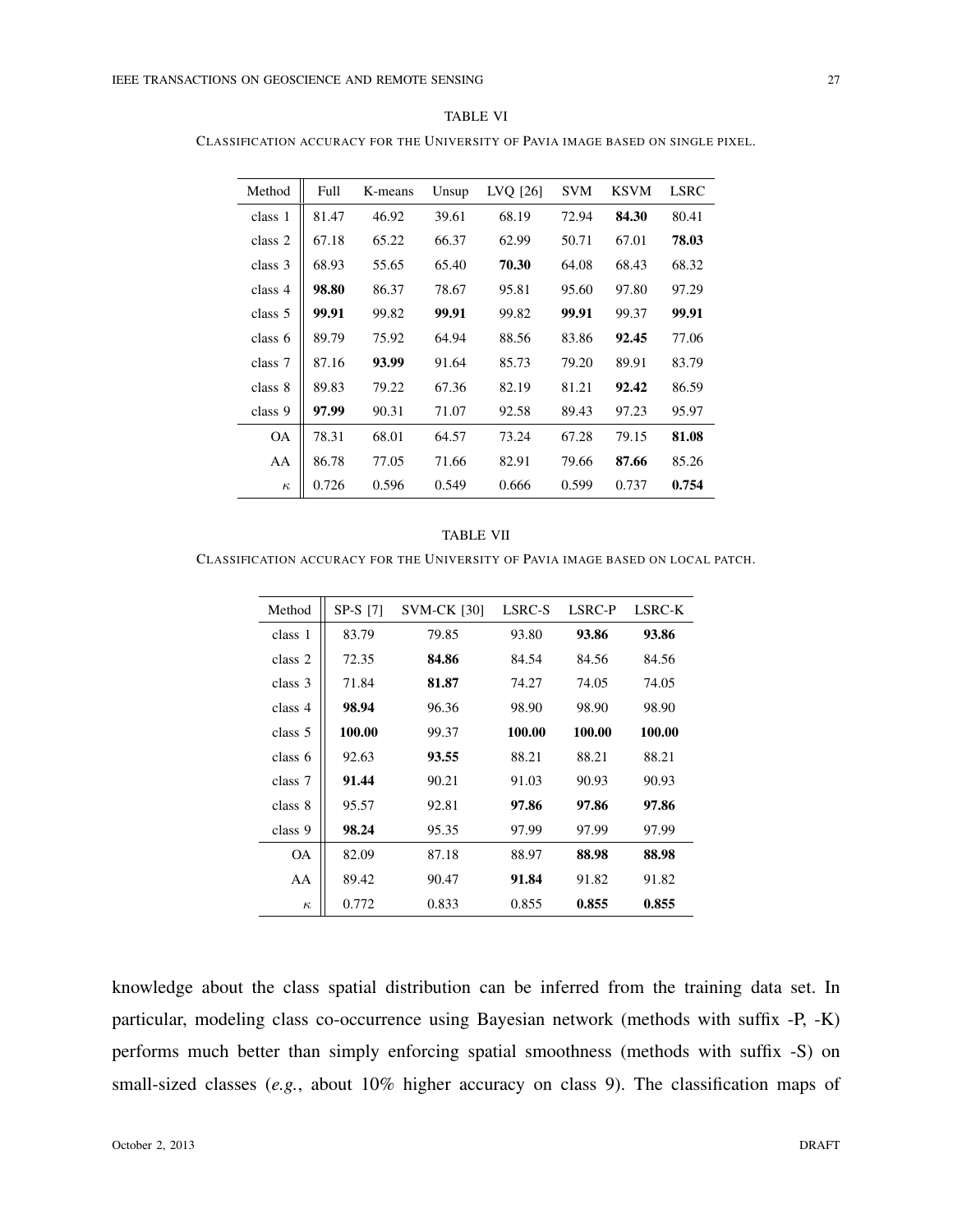| "ARL. |  |
|-------|--|
|-------|--|

CLASSIFICATION ACCURACY ON THE UNIVERSITY OF PAVIA IMAGE BASED ON LOCAL PATCH EXCLUDING BACKGROUND PIXELS.

| Method    | LSRC-S | LSRC-P | LSRC-K | pLSRC-S | pLSRC-P | pLSRC-K |
|-----------|--------|--------|--------|---------|---------|---------|
| class 1   | 93.89  | 63.64  | 94.48  | 93.70   | 66.78   | 97.84   |
| class 2   | 96.67  | 91.33  | 98.34  | 96.39   | 92.73   | 98.42   |
| class 3   | 88.82  | 88.43  | 87.93  | 88.93   | 97.30   | 95.54   |
| class 4   | 81.59  | 94.06  | 87.74  | 82.07   | 94.20   | 87.50   |
| class 5   | 100.00 | 99.73  | 100.00 | 100.00  | 99.73   | 100.00  |
| class 6   | 100.00 | 100.00 | 100.00 | 100.00  | 100.00  | 99.74   |
| class 7   | 100.00 | 98.37  | 99.29  | 99.90   | 98.37   | 99.29   |
| class 8   | 99.08  | 99.52  | 99.52  | 98.90   | 98.69   | 98.28   |
| class 9   | 58.62  | 68.30  | 68.55  | 58.62   | 68.68   | 69.31   |
| <b>OA</b> | 94.78  | 88.66  | 96.25  | 94.65   | 90.14   | 97.03   |
| AA        | 90.96  | 89.26  | 92.87  | 90.95   | 90.72   | 93.99   |
| $\kappa$  | 0.930  | 0.851  | 0.950  | 0.928   | 0.870   | 0.960   |

pLSRC with three different spatial models are further compared in Fig. 8 (h)-(j). The distinctive characteristics of the three can be best demonstrated by the bottom left part of the image, where there are some isolated trees (class 4) placed along a narrow and curved path (class 1). The tiny areas of trees are merged with the path in (h) due to the false smoothness assumption held by pLSCR-S. On the other hand, pLSRC-P confuses the path with trees in (i) due to its unreliable estimation of spatial co-occurrences. A more robust estimation of class spatial relationship is obtained with pLSRC-K method, which produces a much better classification result in (j).

The second image collected by the ROSIS sensor, the Center of Pavia, has a spatial dimension of 1096*×*492, and each pixel has 102 spectral bands after 13 noisy bands being removed. The description of the nine labeled classes and the training/test samples are given in Table IX and Fig. 9 (a) and (b). About 5% of all the data are used for training.

Classification results of the Center of Pavia image are given in Fig. 9 (c)-(j), and the accuracies are compared in Tables X and XI. Again, LSRC achieves the highest accuracy among the single pixel-based methods, and the patch-based SRC methods with the neighborhood size of 3*×*3 give better results than other competing methods. It is observed that pLSRC cannot make further improvement over the dictionaries given by LSRC, since the accuracy on the training data set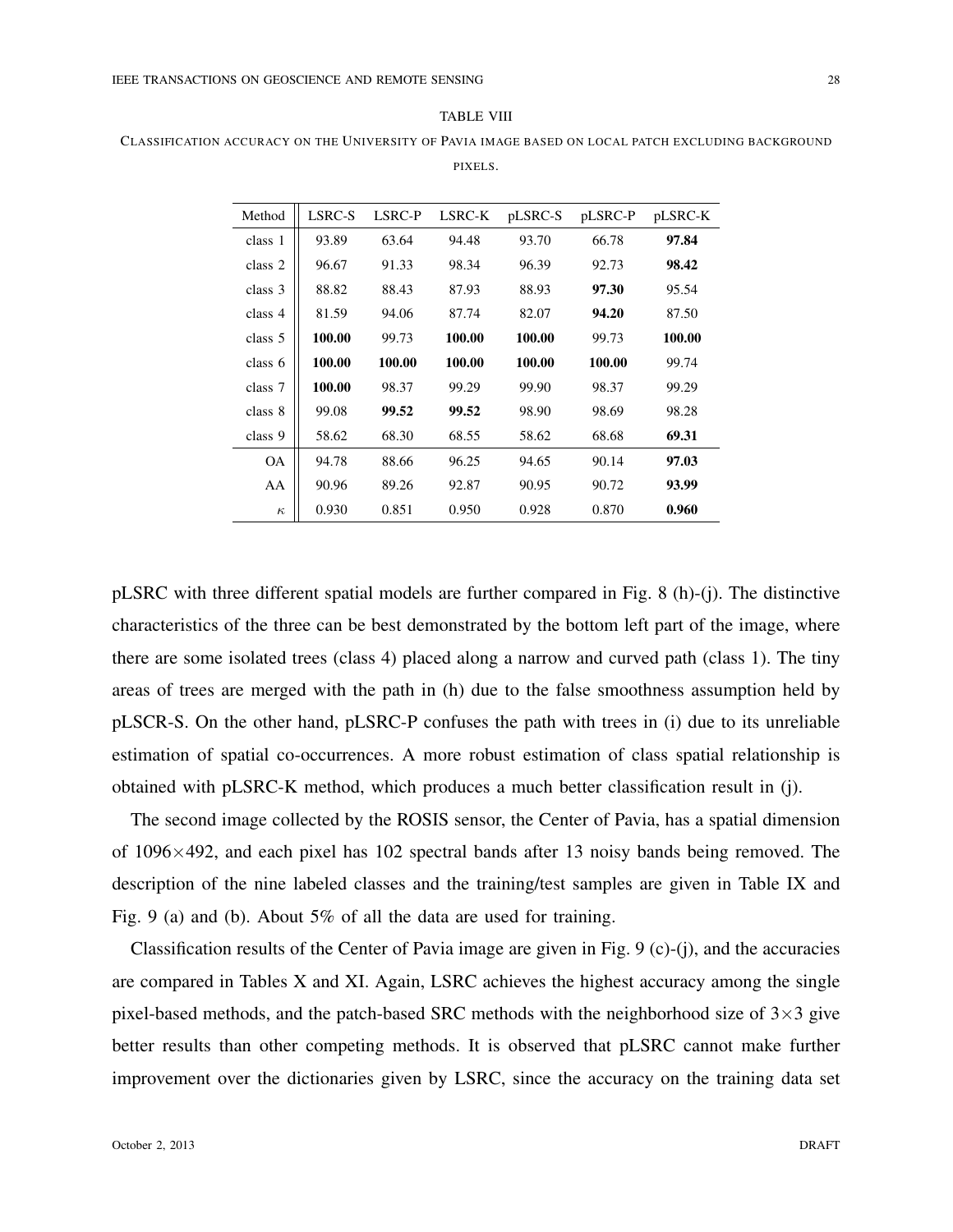|                | THE 9 CLASSES IN THE CENTER OF PAVIA IMAGE. |       |             |
|----------------|---------------------------------------------|-------|-------------|
| Class No.      | Class name                                  | Train | <b>Test</b> |
| 1              | Water                                       | 745   | 64533       |
| $\overline{c}$ | <b>Trees</b>                                | 785   | 5722        |
| 3              | Meadow                                      | 797   | 2094        |
| 4              | <b>Brick</b>                                | 485   | 1667        |
| 5              | Soil                                        | 820   | 5729        |
| 6              | Asphalt                                     | 678   | 6847        |
| 7              | Bitumen                                     | 808   | 6479        |
| 8              | Tile                                        | 223   | 2899        |

TABLE IX

already saturates. At the end of the pLSRC learning algorithm, we obtain zero training error and the performance on the test set remains the same or improves very little.

9 Shadow 195 1970 Total 5536 97940

TABLE X CLASSIFICATION ACCURACY ON THE CENTER OF PAVIA IMAGE BASED ON SINGLE PIXEL.

| Method    | Full  | K-means | Unsup | LVQ [26] | <b>SVM</b> | <b>KSVM</b> | <b>LSRC</b> |
|-----------|-------|---------|-------|----------|------------|-------------|-------------|
| class 1   | 98.79 | 98.82   | 98.70 | 98.96    | 96.97      | 100.00      | 98.97       |
| class 2   | 90.63 | 87.40   | 87.64 | 88.50    | 91.09      | 89.74       | 94.22       |
| class 3   | 96.66 | 92.93   | 91.98 | 94.84    | 96.08      | 95.70       | 96.28       |
| class 4   | 87.46 | 75.94   | 81.22 | 86.68    | 86.32      | 90.40       | 87.94       |
| class 5   | 94.92 | 91.85   | 88.83 | 93.91    | 88.57      | 90.59       | 97.14       |
| class 6   | 95.76 | 93.53   | 94.45 | 93.68    | 95.27      | 94.98       | 96.47       |
| class 7   | 95.32 | 83.49   | 85.60 | 90.74    | 94.03      | 95.28       | 94.89       |
| class 8   | 99.59 | 99.69   | 99.62 | 99.62    | 99.83      | 99.07       | 99.69       |
| class 9   | 99.59 | 98.48   | 99.54 | 98.43    | 95.74      | 11.88       | 99.39       |
| <b>OA</b> | 97.45 | 95.86   | 95.91 | 96.85    | 95.68      | 96.13       | 97.93       |
| AA        | 95.41 | 91.35   | 91.95 | 93.93    | 93.77      | 85.29       | 96.11       |
| $\kappa$  | 0.954 | 0.925   | 0.926 | 0.943    | 0.923      | 0.928       | 0.962       |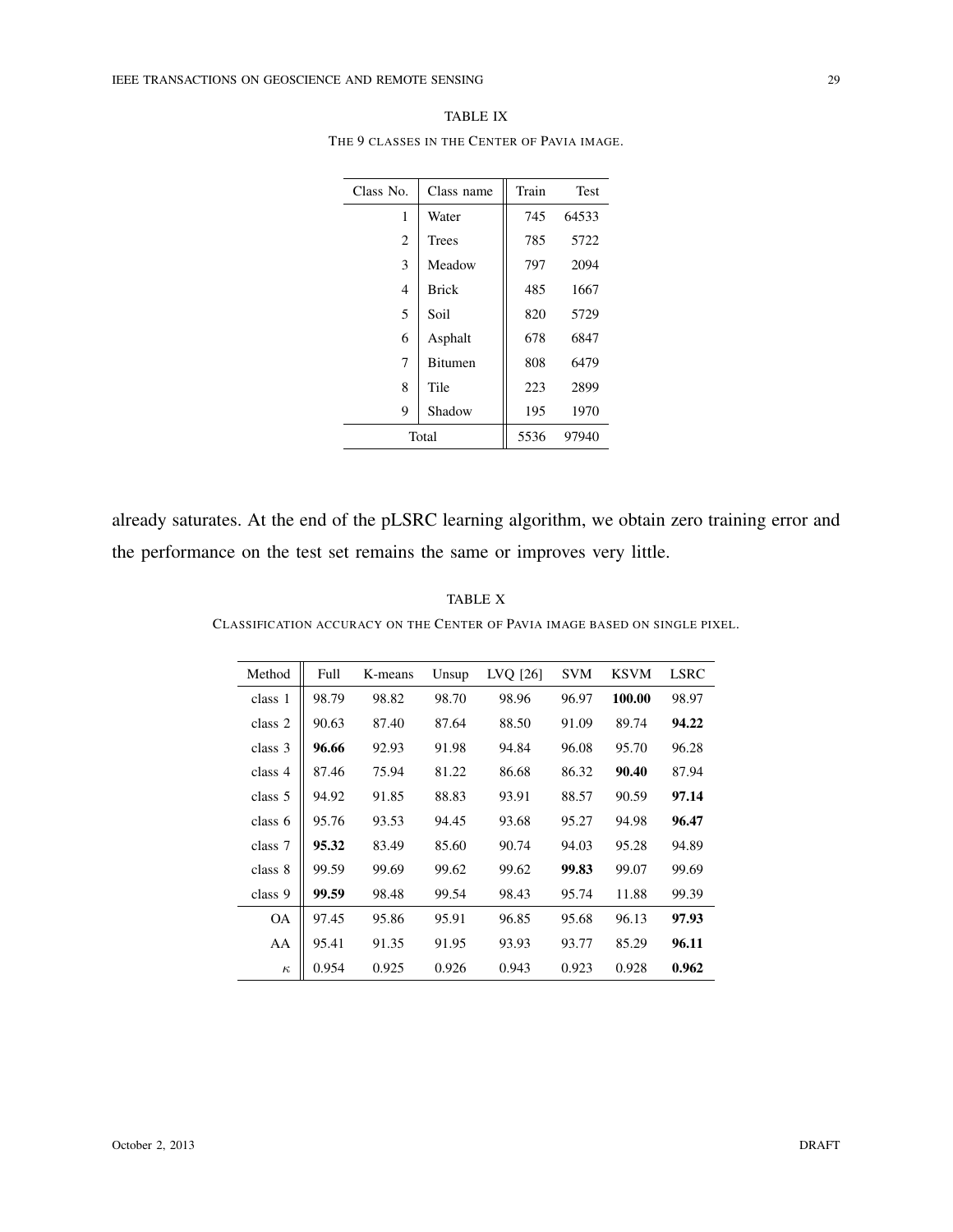



Fig. 9. Classification maps on the Center of Pavia image.

# VI. CONCLUSION

A new discriminative dictionary learning method for the SRC classifier is proposed in this paper, which generates dictionaries with enhanced discriminative power as well as reduced size. The optimization scheme shares the same spirit as LVQ, and we have derived a stochastic gradient descent algorithm which adapts the "pulling" and "pushing" actions of LVQ to sparse coding. We also extended the SRC classifier and the dictionary learning method to spatial-spectral domain so that the spatial dependency among the HSI pixel labels in a local patch is modeled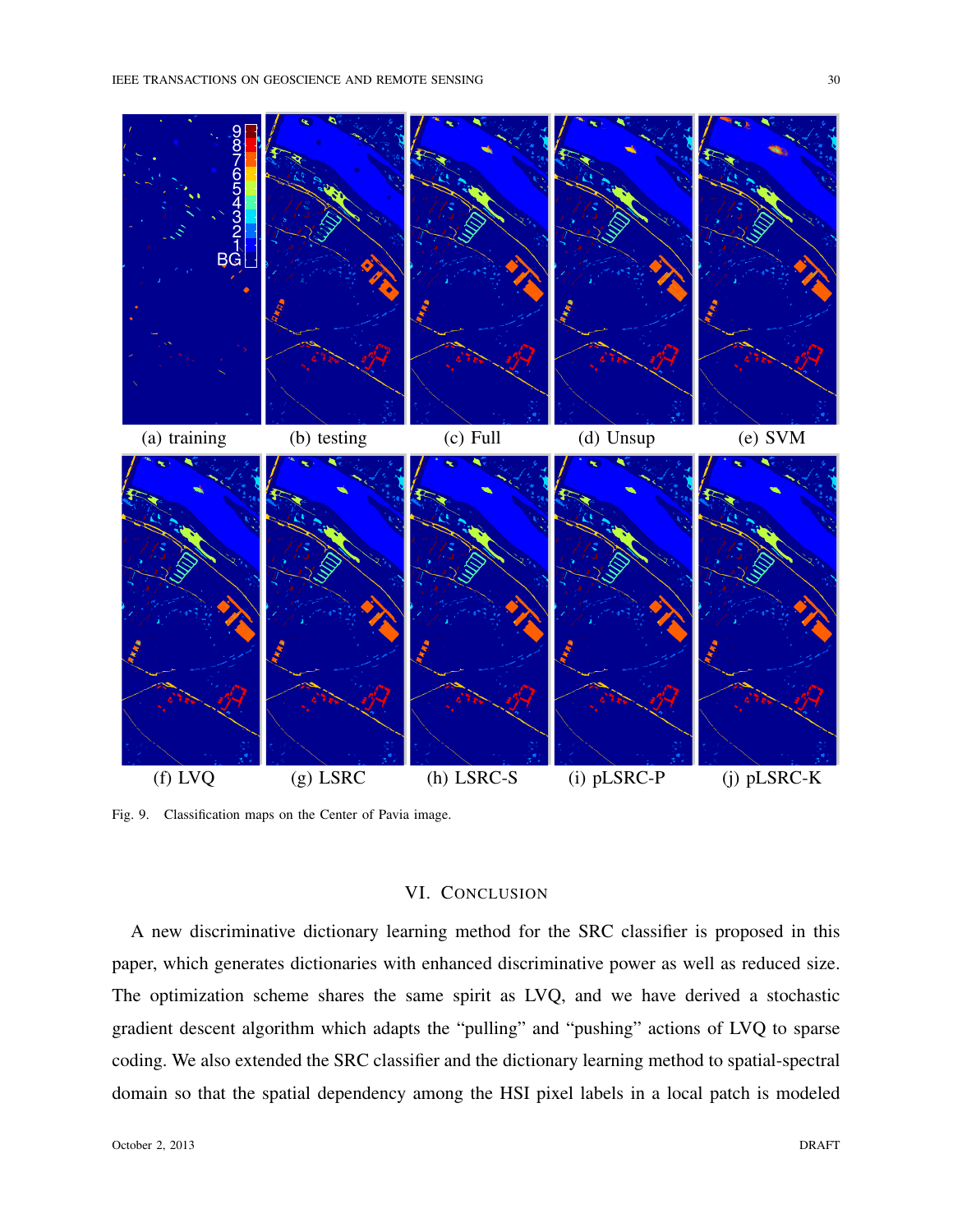| Method    | <b>SOMP</b> [7] | <b>SVM-CK [30]</b> | LSRC-S | LSRC-P | LSRC-K | pLSRC-S | pLSRC-P | pLSRC-K |
|-----------|-----------------|--------------------|--------|--------|--------|---------|---------|---------|
| class 1   | 99.32           | 97.46              | 99.14  | 99.13  | 99.13  | 99.14   | 99.14   | 99.14   |
| class 2   | 92.38           | 93.08              | 95.88  | 95.86  | 95.86  | 95.89   | 95.93   | 95.93   |
| class 3   | 95.46           | 97.09              | 97.66  | 97.66  | 97.66  | 97.66   | 97.61   | 97.61   |
| class 4   | 85.66           | 77.02              | 97.54  | 97.48  | 97.48  | 97.54   | 97.36   | 97.36   |
| class 5   | 96.37           | 98.39              | 99.20  | 99.21  | 99.21  | 99.20   | 99.21   | 99.21   |
| class $6$ | 92.83           | 94.32              | 99.02  | 99.01  | 99.01  | 99.01   | 98.88   | 98.88   |
| class 7   | 94.68           | 97.50              | 98.07  | 98.10  | 98.10  | 98.09   | 98.12   | 98.12   |
| class 8   | 99.69           | 99.83              | 100.00 | 100.00 | 100.00 | 100.00  | 100.00  | 100.00  |
| class 9   | 98.68           | 99.95              | 99.59  | 99.59  | 99.59  | 99.59   | 99.64   | 99.64   |
| <b>OA</b> | 97.66           | 96.81              | 98.85  | 98.85  | 98.85  | 98.85   | 98.84   | 98.84   |
| AA        | 95.01           | 94.96              | 98.45  | 98.45  | 98.45  | 98.46   | 98.43   | 98.43   |
| $\kappa$  | 0.958           | 0.943              | 0.979  | 0.979  | 0.979  | 0.979   | 0.979   | 0.979   |

TABLE XI CLASSIFICATION ACCURACY ON THE CENTER OF PAVIA IMAGE BASED ON LOCAL PATCH.

and encoded in our dictionary. Smoothing kernels are explored to limit the degrees of freedom on the spatial dependency of neighboring pixel labels, and at the same time to preserve the discriminative information. Experimental results on three hyperspectral images demonstrate that the proposed method is effective under both spectral and spatial-spectral settings; and our learned dictionaries perform substantially better than dictionaries learned using other methods including the ad-hoc adaptation of LVQ in [26]. Comparable or higher accuracies are also observed when our approach is compared with the state-of-the-art SVM classifiers.

The "pulling" and "pushing" actions during the dictionary update implicitly induce a representation with a large margin between the different classes. We will pursuit the margin analysis of the SRC classifier as a future research direction, which may lead to a theoretical guarantee on the classification performance and a guideline to design even better dictionaries.

#### **REFERENCES**

- [1] D. A. Landgrebe, *Signal theory methods in multispectral remote sensing*, ser. Wiley series in remote sensing. Wiley, 2003.
- [2] J. R. Jensen, *Remote Sensing of the Environment: An Earth Resource Perspective*. Pearson Education, 2009.
- [3] J. A. Richards and X. Jia, *Remote Sensing Digital Image Analysis: An Introduction*, 4th ed. Springer-Verlag, 2006.
- [4] F. Melgani and L. Bruzzone, "Classification of hyperspectral remote sensing images with support vector machines," *IEEE Transactions on Geoscience and Remote Sensing*, vol. 42, pp. 1778–1790, 2004.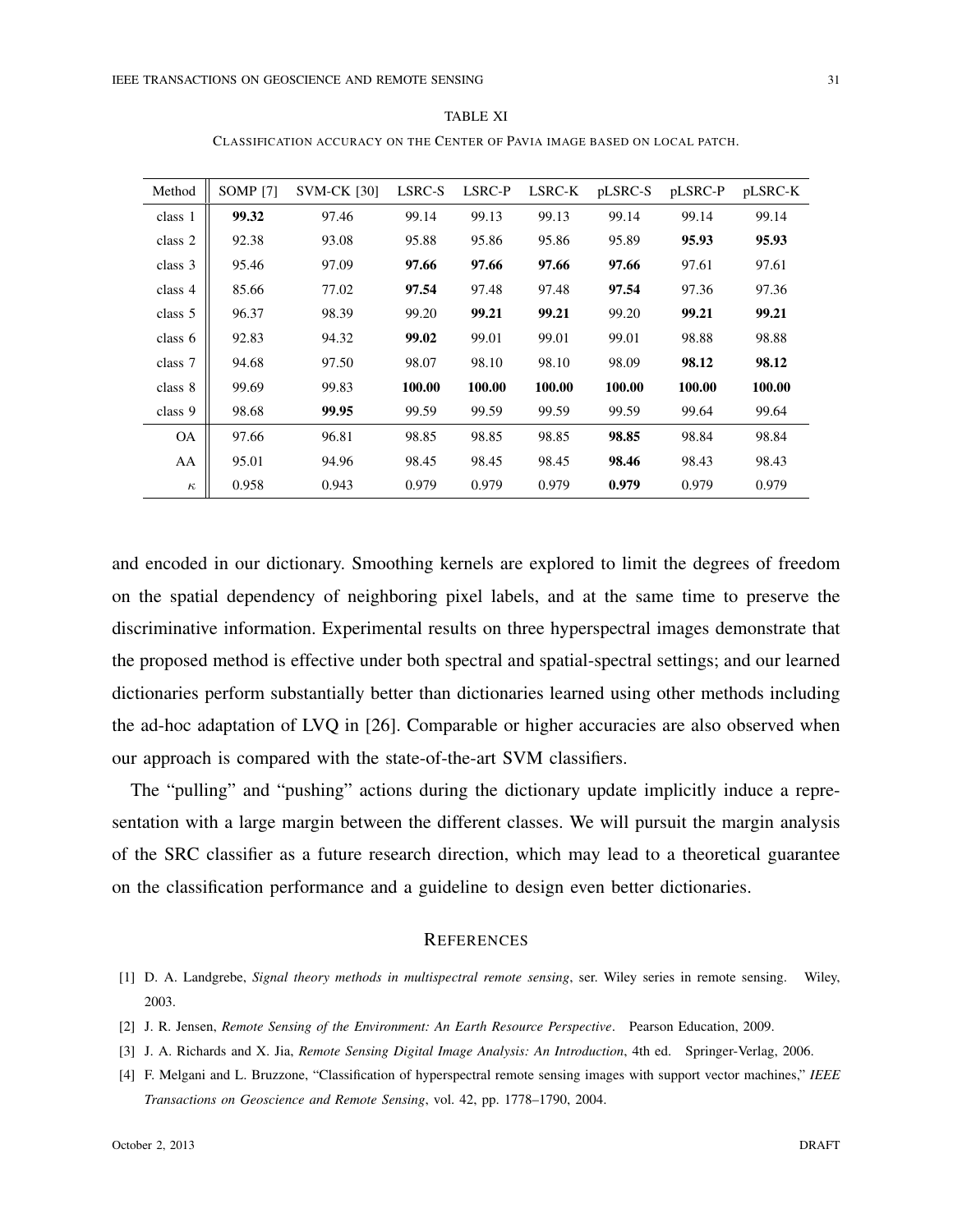- [5] G. Camps-valls and L. Bruzzone, "Kernel-based methods for hyperspectral image classification," *IEEE Transactions on Geoscience and Remote Sensing*, vol. 43, pp. 1351–1362, 2005.
- [6] J. Wright, A. Y. Yang, A. Ganesh, S. S. Sastry, and Y. Ma, "Robust face recognition via sparse representation," *IEEE Transactions on Pattern Analysis and Machine Intelligence*, vol. 31, no. 2, pp. 210–227, 2009.
- [7] Y. Chen, N. M. Nasrabadi, and T. D. Tran, "Hyperspectral image classification using dictionary-based sparse representation," *IEEE Transactions on Geoscience and Remote Sensing*, vol. 49, no. 10, pp. 3973–3985, 2011.
- [8] A. Castrodad, Z. Xing, J. Greer, E. Bosch, L. Carin, and G. Sapiro, "Learning discriminative sparse representations for modeling, source separation, and mapping of hyperspectral imagery," *IEEE Transactions on Geoscience and Remote Sensing*, vol. 49, no. 11, pp. 4263–4281, 2011.
- [9] S. F. Cotter, "Sparse representation for accurate classification of corrupted and occluded facial expressions," in *ICASSP*, 2010, pp. 838–841.
- [10] B. C. Haris and R. Sinha, "Sparse representation over learned and discriminatively learned dictionaries for speaker verification," in *ICASSP*, 2012, pp. 4785–4788.
- [11] K. Engan, S. O. Aase, and J. Hakon Husoy, "Method of optimal directions for frame design," in *ICASSP*, 1999, pp. 2443–2446.
- [12] M. Aharon, M. Elad, and A. Bruckstein, "K-SVD: An algorithm for designing overcomplete dictionaries for sparse representation," *IEEE Transactions on Signal Processing*, vol. 54, no. 11, pp. 4311–4322, 2006.
- [13] H. V. Nguyen, V. M. Patel, N. M. Nasrabadi, and R. Chellappa, "Kernel dictionary learning," in *ICASSP*, 2012, pp. 2021–2024.
- [14] H. Lee, A. Battle, R. Raina, and A. Y. Ng, "Efficient sparse coding algorithms," in *NIPS*, 2007, pp. 801–808.
- [15] J. Mairal, F. Bach, J. Ponce, and G. Sapiro, "Online dictionary learning for sparse coding," in *Proceedings of the 26th Annual International Conference on Machine Learning*, 2009, pp. 689–696.
- [16] Q. Zhang and B. Li, "Discriminative K-SVD for dictionary learning in face recognition," in *CVPR*, 2010, pp. 2691–2698.
- [17] F. Rodriguez and G. Sapiro, "Sparse representations for image classification: Learning discriminative and reconstructive non-parametric dictionaries," University of Minnesota, Tech. Rep., 2007, IMA Preprint 2213.
- [18] J. Yang, J. Wang, and T. S. Huang, "Learning the sparse representation for classification," in *ICME*, 2011, pp. 1–6.
- [19] J. Yang, K. Yu, and T. S. Huang, "Supervised translation-invariant sparse coding," in *CVPR*, 2010, pp. 3517–3524.
- [20] D.-S. Pham and S. Venkatesh, "Joint learning and dictionary construction for pattern recognition," in *CVPR*, 2008.
- [21] Z. Jiang, Z. Lin, and L. S. Davis, "Learning a discriminative dictionary for sparse coding via label consistent K-SVD," in *CVPR*, 2011, pp. 1697–1704.
- [22] D. Bradley and J. A. D. Bagnell, "Differentiable sparse coding," in *NIPS*, December 2008.
- [23] J. Mairal, F. Bach, J. Ponce, G. Sapiro, and A. Zisserman, "Supervised dictionary learning," in *Proceedings of the Twenty-Second Annual Conference on Neural Information Processing Systems*, 2008, pp. 1033–1040.
- [24] J. Mairal, F. Bach, and J. Ponce, "Task-driven dictionary learning," *IEEE Transactions on Pattern Analysis and Machine Intelligence*, vol. 32, no. 4, 2012.
- [25] T. Kohonen, "Improved versions of learning vector quantization," in *IJCNN International Joint Conference on Neural Networks*, vol. 1, 1990, pp. 545–550.
- [26] Y. Chen, N. M. Nasrabadi, and T. D. Tran, "Discriminative dictionary design using LVQ for hyperspectral image classification," in *IEEE 4th Workshop on Hyperspectral Image and Signal Processing: Evolution in Remote Sensing*, 2012.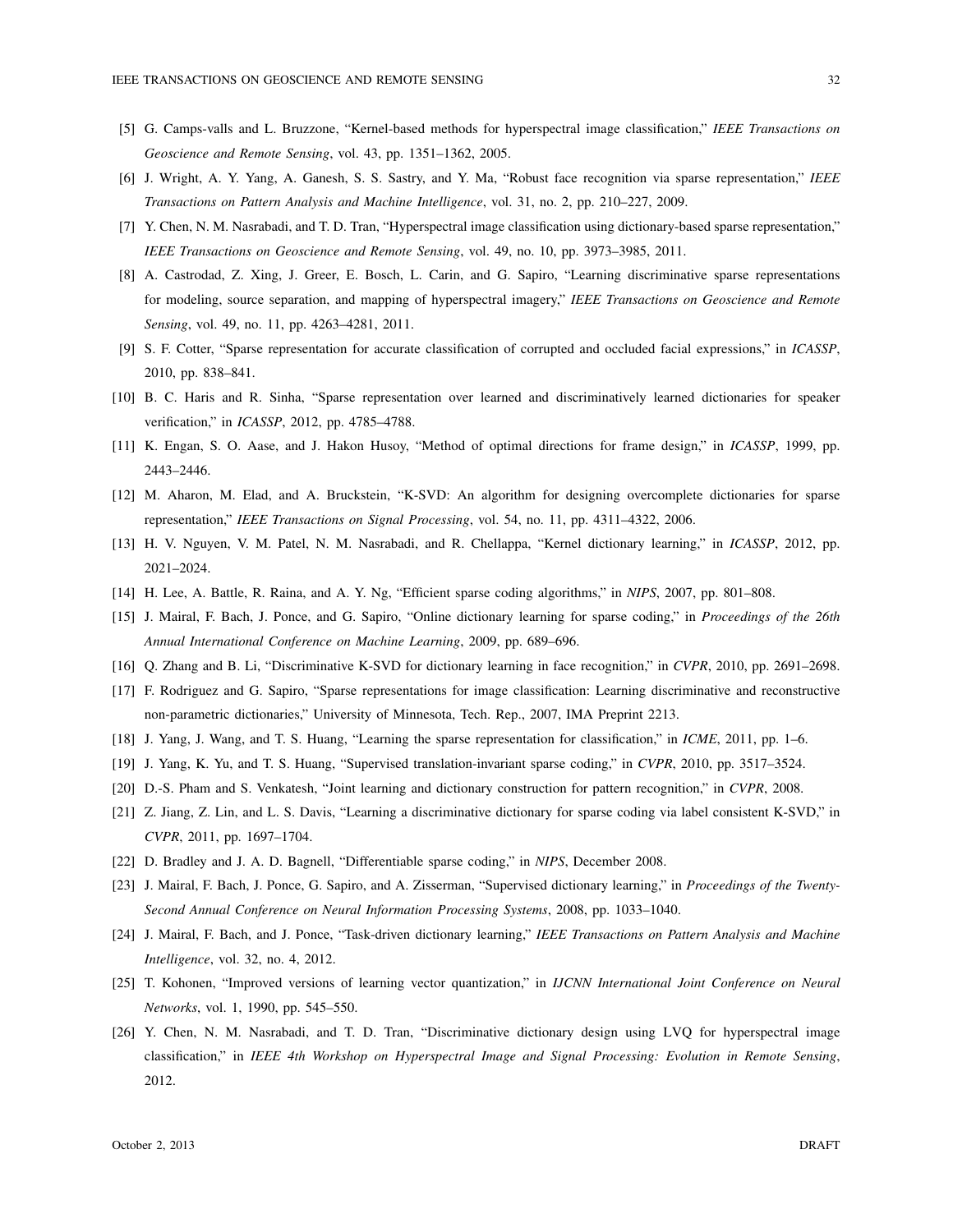- [27] J. A. Benediktsson, J. A. Palmason, and J. R. Sveinsson, "Classification of hyperspectral data from urban areas based on extended morphological profiles," *IEEE Transactions on Geoscience and Remote Sensing*, vol. 43, no. 3, pp. 480–491, 2005.
- [28] M. Dalla Mura, J. Atli Benediktsson, B. Waske, and L. Bruzzone, "Morphological attribute profiles for the analysis of very high resolution images," *IEEE Transactions on Geoscience and Remote Sensing*, vol. 48, no. 10, pp. 3747–3762, 2010.
- [29] Y. Tarabalka, J. Chanussot, and J. A. Benediktsson, "Segmentation and classification of hyperspectral images using watershed transformation," *Pattern Recognition*, vol. 43, no. 7, pp. 2367–2379, 2010.
- [30] G. Camps-Valls, L. Gomez-Chova, J. Muñoz-Marí, J. Vila-Francés, and J. Calpe-Maravilla, "Composite kernels for hyperspectral image classification," *IEEE Geoscience and Remote Sensing Letters*, vol. 3, no. 1, pp. 93–97, 2006.
- [31] J. Li, P. R. Marpu, A. Plaza, J. M. Bioucas-Dias, and J. A. Benediktsson, "Generalized composite kernel framework for hyperspectral image classification," *IEEE Transactions on Geoscience and Remote Sensing*, vol. accepted, 2013.
- [32] Y. Tarabalka, M. Fauvel, J. Chanussot, and J. A. Benediktsson, "SVM-and MRF-based method for accurate classification of hyperspectral images," *IEEE Geoscience and Remote Sensing Letters*, vol. 7, no. 4, pp. 736–740, 2010.
- [33] E. Candes, J. Romberg, and T. Tao, "Stable signal recovery from incomplete and inaccurate measurements," *Communications on pure and applied mathematics*, vol. 59, no. 8, pp. 1207–1223, 2006.
- [34] Y. C. Eldar, P. Kuppinger, and H. Bolcskei, "Block-sparse signals: Uncertainty relations and efficient recovery," *IEEE Transactions on Signal Processing*, vol. 58, no. 6, pp. 3042–3054, 2010.
- [35] M. Soltanolkotabi and E. J. Candes, "A geometric analysis of subspace clustering with outliers," *The Annals of Statistics*, vol. 40, no. 4, pp. 2195–2238, 2012.
- [36] L. Bottou, "Stochastic learning," in *Advanced Lectures on Machine Learning*, ser. Lecture Notes in Artificial Intelligence, LNAI 3176, O. Bousquet and U. von Luxburg, Eds. Springer Verlag, 2004, pp. 146–168.
- [37] J. Yang, Z. Wang, Z. Lin, X. Shu, and T. Huang, "Bilevel sparse coding for coupled feature spaces," in *IEEE Conference on Computer Vision and Pattern Recognition*, 2012.
- [38] S. Z. Li, *Markov Random Field Modeling in Computer Vision*. Secaucus, NJ, USA: Springer-Verlag New York, Inc., 1995.
- [39] B. C. Tso and P. M. Mather, "Classification of multisource remote sensing imagery using a genetic algorithm and markov random fields," *IEEE Transactions on Geoscience and Remote Sensing*, vol. 37, no. 3, pp. 1255–1260, 1999.
- [40] G. B. Dantzig and M. N. Thapa, *Linear Programming 2: Theory and Extensions*. Springer, 2003.
- [41] D. Landgrebe, "AVIRIS NW Indiana's Indian Pines 1992 data set," 1992, https://engineering.purdue.edu/*∼*biehl/MultiSpec/ hyperspectral.html.
- [42] A. Plaza, J. A. Benediktsson, J. W. Boardman, J. Brazile, L. Bruzzone, G. Camps-Valls, J. Chanussot, M. Fauvel, P. Gamba, A. Gualtieri *et al.*, "Recent advances in techniques for hyperspectral image processing," *Remote Sensing of Environment*, vol. 113, pp. S110–S122, 2009.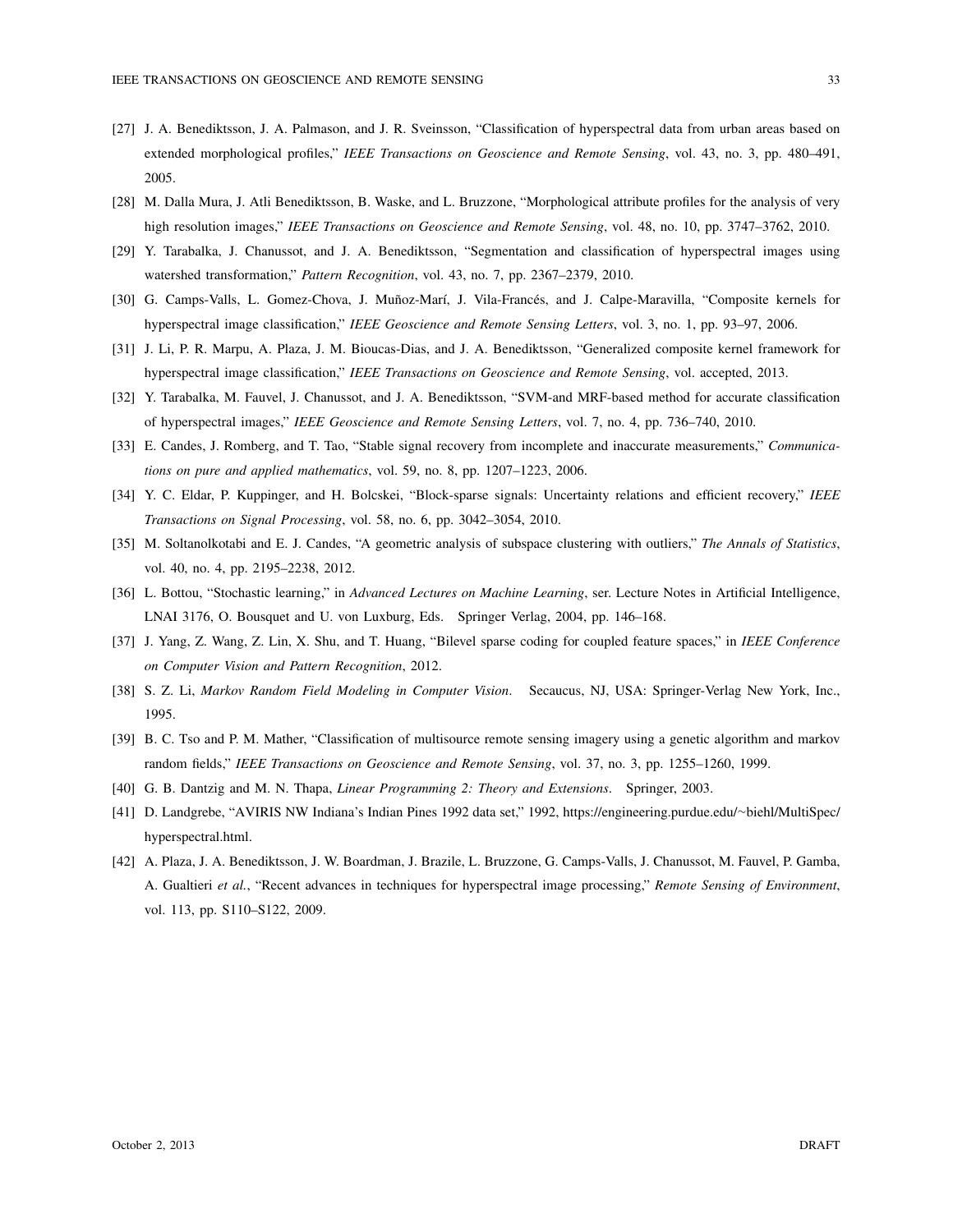

events analysis.

Zhaowen Wang (S'12) received the B.E. and M.S. degrees in electrical engineering from the Shanghai Jiao Tong University, Shanghai, China, in 2006 and 2009, respectively. He is currently pursuing the Ph.D. degree in the Department of Electrical and Computer Engineering, University of Illinois at Urbana-Champaign (UIUC), Urbana, IL. Since spring 2010, he has been with Department of Electrical and Computer Engineering, UIUC.

His research interests include image super-resolution, image classification, statistical learning, and video

Nasser M. Nasrabadi (S'80-M'84-SM'92-F'01) received the B.Sc. (Eng.) and Ph.D. degrees in electrical engineering from the Imperial College of Science and Technology (University of London), London, England, in 1980 and 1984, respectively.

From October 1984 to December 1984, he worked with IBM (UK) as a Senior Programmer. During 1985 to 1986, he worked with Philips Research Laboratory in NY as a Member of the Technical Staff. From 1986 to 1991, he was an Assistant Professor with the Department of Electrical Engineering at

Worcester Polytechnic Institute, Worcester, MA. From 1991 to 1996, he was an Associate Professor with the Department of Electrical and Computer Engineering at State University of New York at Buffalo, Buffalo. Since September 1996, he has been a Senior Research Scientist with the US Army Research Laboratory, Adelphi, MD, working on image processing and automatic target recognition. He has served as an Associate Editor for the IEEE Transactions on Image Processing, the IEEE Transactions on Circuits, Systems and Video Technology, and the IEEE Transactions on Neural Networks. He is a Fellow of ARL, SPIE, and IEEE. His current research interests are in hyperspectral imaging, automatic target recognition, statistical machine learning theory, robotics, and neural networks applications to image processing.